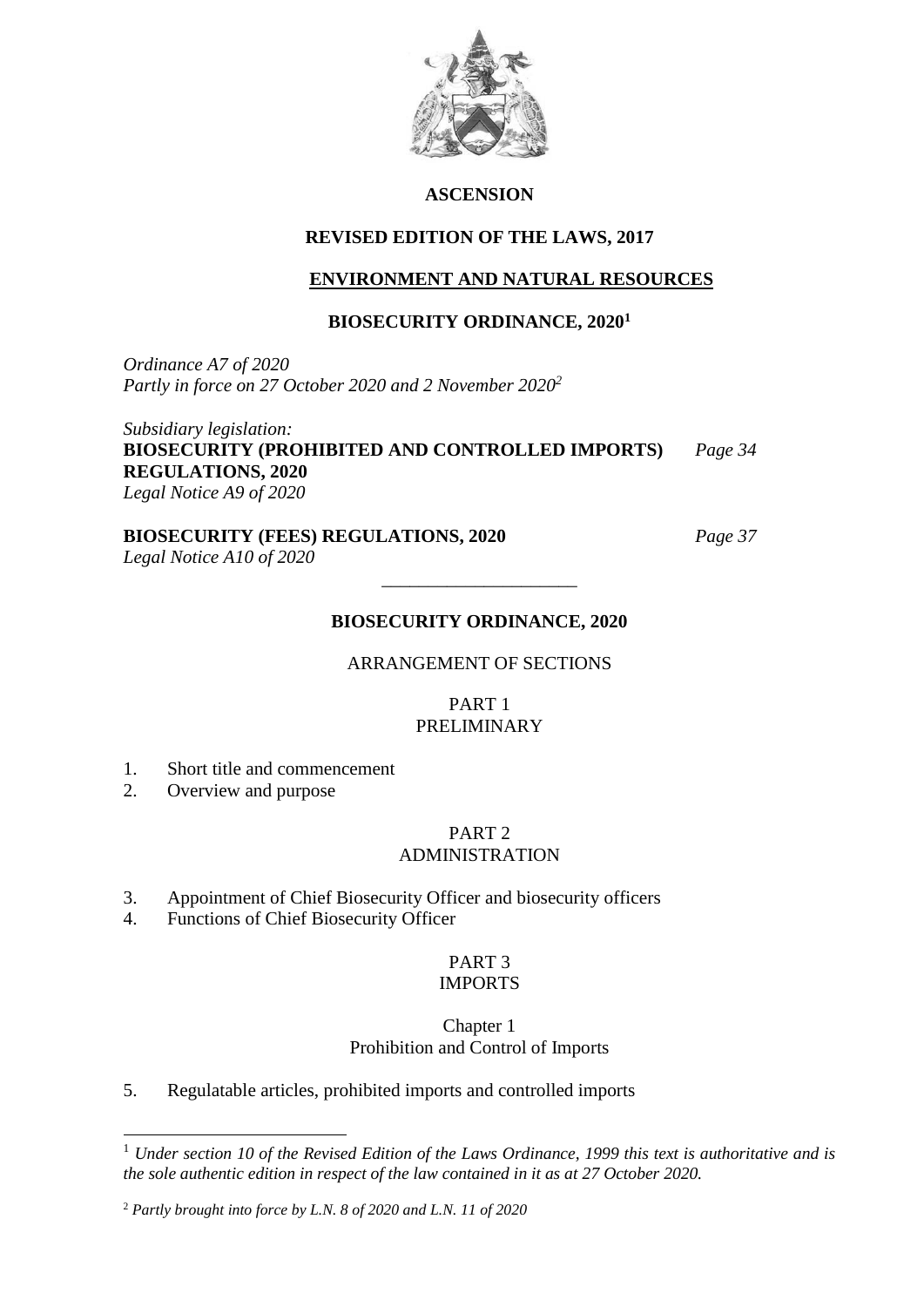- 6. Prohibition and control of imports
- 7. Biosecurity import exemptions

#### Chapter 2

#### Import Specifications and Licences

- 8. Biosecurity import control requirements
- 9. Import specifications
- 10. Applications for import licences
- 11. Import licences
- 12. Import licences: variation and revocation

## Chapter 3

#### Port Import Controls

- 13. Biosecurity import control
- 14. Import inspections
- 15. Import clearance: decision-making
- 16. Conditional import clearance
- 17. Excluded consignments: destruction
- 18. Excluded consignments: reconsignment
- 19. Costs in respect of port import controls

# PART 4

## EXPORTS

- 20. Prohibited exports
- 21. Prohibition and control of exports
- 22. Export inspections

#### PART 5

## CONTROL OF VESSELS, AIRCRAFT, PASSENGERS, CREW AND BAGGAGE

23. Application of Part

# Chapter 1

# Vessels and Aircraft

- 24. Vessel and aircraft specifications
- 25. Biosecurity landing clearance
- 26. Biosecurity Arrival Declaration
- 27. Arrival inspection
- 28. Excluded vessels and aircraft
- 29. Costs in respect of excluded vessels and aircraft

#### Chapter 2

#### Passengers, crew and baggage

- 31. Biosecurity entry clearance
- 32. Biosecurity Personal Declaration
- 33. Excluded passengers, crew and baggage
- 34. Costs in respect of excluded passengers, crew and baggage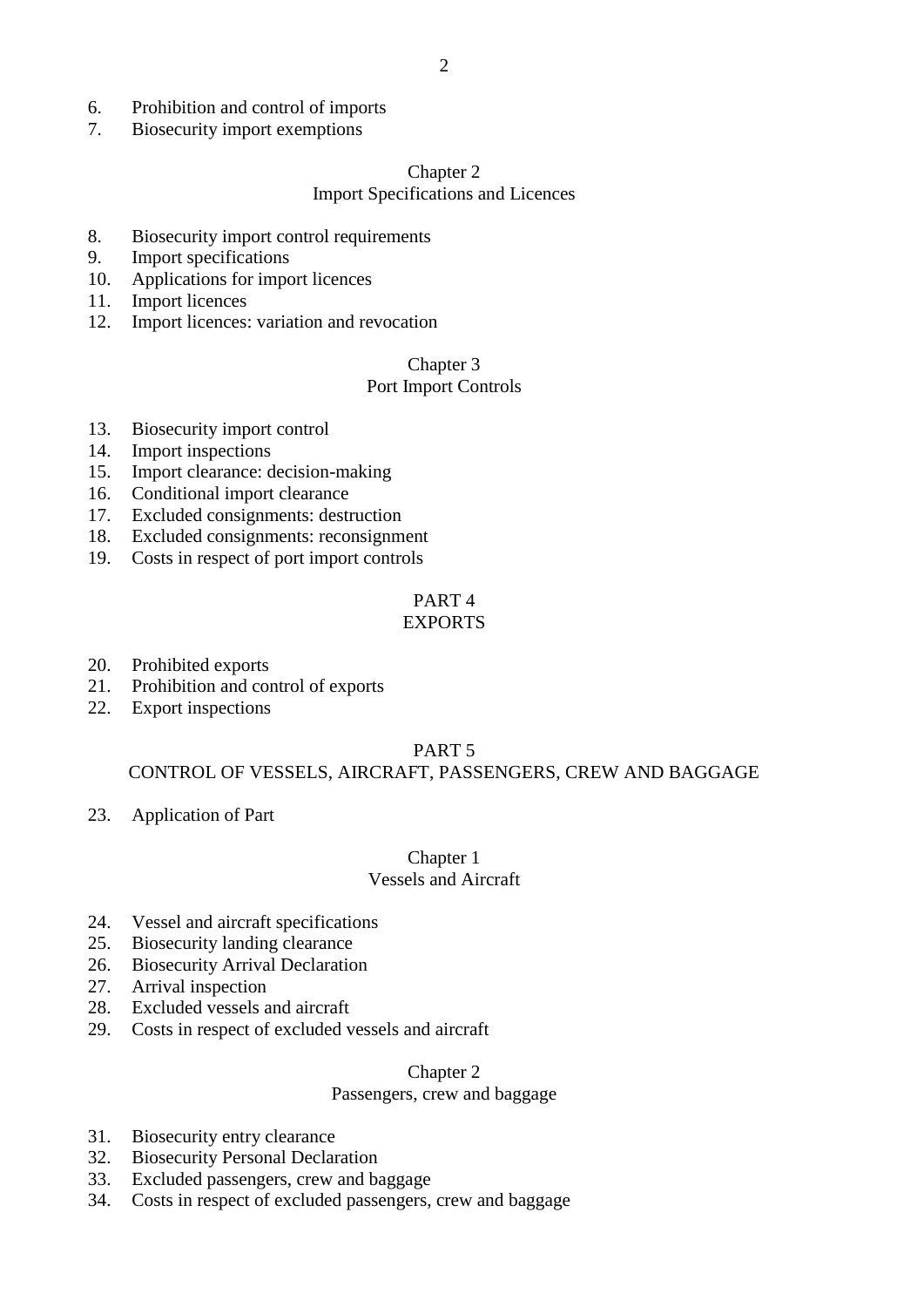## Chapter 3 Environmental obligations

#### 35. Environmental obligations in respect of vessels

#### PART 6

#### BIOSECURITY INTERNAL CONTROLS

- 36. Temporary emergency powers
- 37. Declaration of biosecurity emergency
- 38. Biosecurity emergency regulations
- 39. Humane destruction of wild or feral animals
- 40. Beneficial organisms and biocontrol agents

# PART 7

# GENERAL ADMINISTRATIVE PROVISIONS

- 41. Biosecurity records
- 42. Service of notices
- 43. Administrative review
- 44. Liability and compensation

# PART 8

# **OFFENCES**

# Chapter 1

# Offences and penalties

- 45. General offences
- 46. Offences relating to prohibited and controlled imports
- 47. Offence relating to biosecurity-controlled consignment
- 48. Offence relating to prohibited exports
- 49. Offences relating to import or export inspection
- 50. Offences relating to vessels and aircraft
- 51. Offences relating to passengers, crew and baggage
- 52. Offences relating to environmental obligations

#### Chapter 2

#### General provisions relating to offences

- 53. Offences by corporate bodies
- 54. Power of a court to order forfeiture

#### PART 9

#### **MISCELLANEOUS**

- 55. Interpretation
- 56. Crown application
- 57. Exercise of powers subject to Memorandum of Understanding
- 58. Extra-territorial application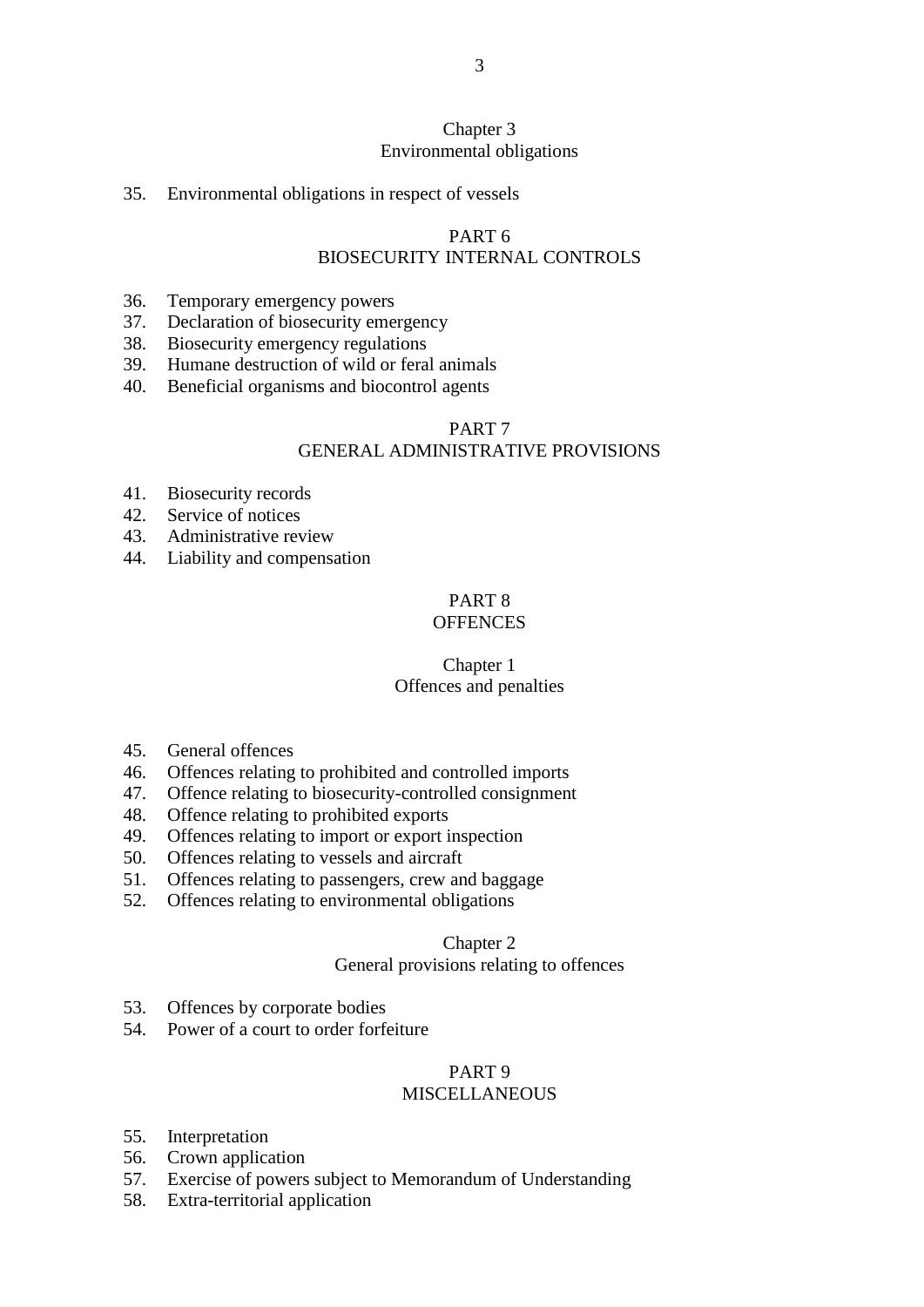- 59. Regulations
- 60. Relationship with other written laws

SCHEDULE 1: Powers of biosecurity officers

SCHEDULE 2: Levels of authority for destructive biosecurity measures

AN ORDINANCE to control the entry into, introduction or establishment within Ascension of invasive species, pests and diseases of animals and plants and their products, and to make ancillary and related provisions.

## **PART 1 PRELIMINARY**

#### **Short title and commencement**

**1. (1)** This Ordinance may be cited as the Biosecurity Ordinance, 2020.

**(2)** The provisions of this Ordinance come into force on such date or dates as the Governor may appoint by order<sup>3</sup>.

- **(3)** An order under subsection (2) may—
- *(a)* appoint different dates for different purposes;
- *(b)* make such consequential, supplementary, incidental, transitional, transitory or savings provisions as are necessary in connection with the coming into force of the provisions of this Ordinance.

## **Overview and purpose**

**.** 

- **2. (1)** This Ordinance establishes a regime of biosecurity control which—
- *(a)* regulates the import of goods that pose, or may pose, a biosecurity threat to Ascension;
- *(b)* controls the arrival of vessels and aircraft, the unloading of cargo and baggage from them, and the disembarkation of passengers and crew members;
- *(c)* enables the Government to exercise internal biosecurity controls, including providing powers to respond to biosecurity emergencies.
- **(2)** The purposes of the biosecurity control regime established by this Ordinance are—
- *(a)* to facilitate the safe import of goods including animals, plants and animal and plant products;
- *(b)* to protect Ascension against the entry of non-native species and of pests and diseases;
- *(c)* to prevent the release, establishment and spread of non-native species, and of pests and diseases;
- *(d)* to detect, control, contain and eradicate non-native species and pests and diseases already present in Ascension;
- *(e)* to facilitate international cooperation to prevent the spread of non-native species and of pests and diseases.

**(3)** Any person exercising powers conferred by this Ordinance must do so only for the purposes set out in subsection (2), and a reference to the purposes of this Ordinance is a reference to those purposes.

<sup>3</sup> *Commencement orders published as L.N. 8 of 2020 and L.N. 11 of 2020*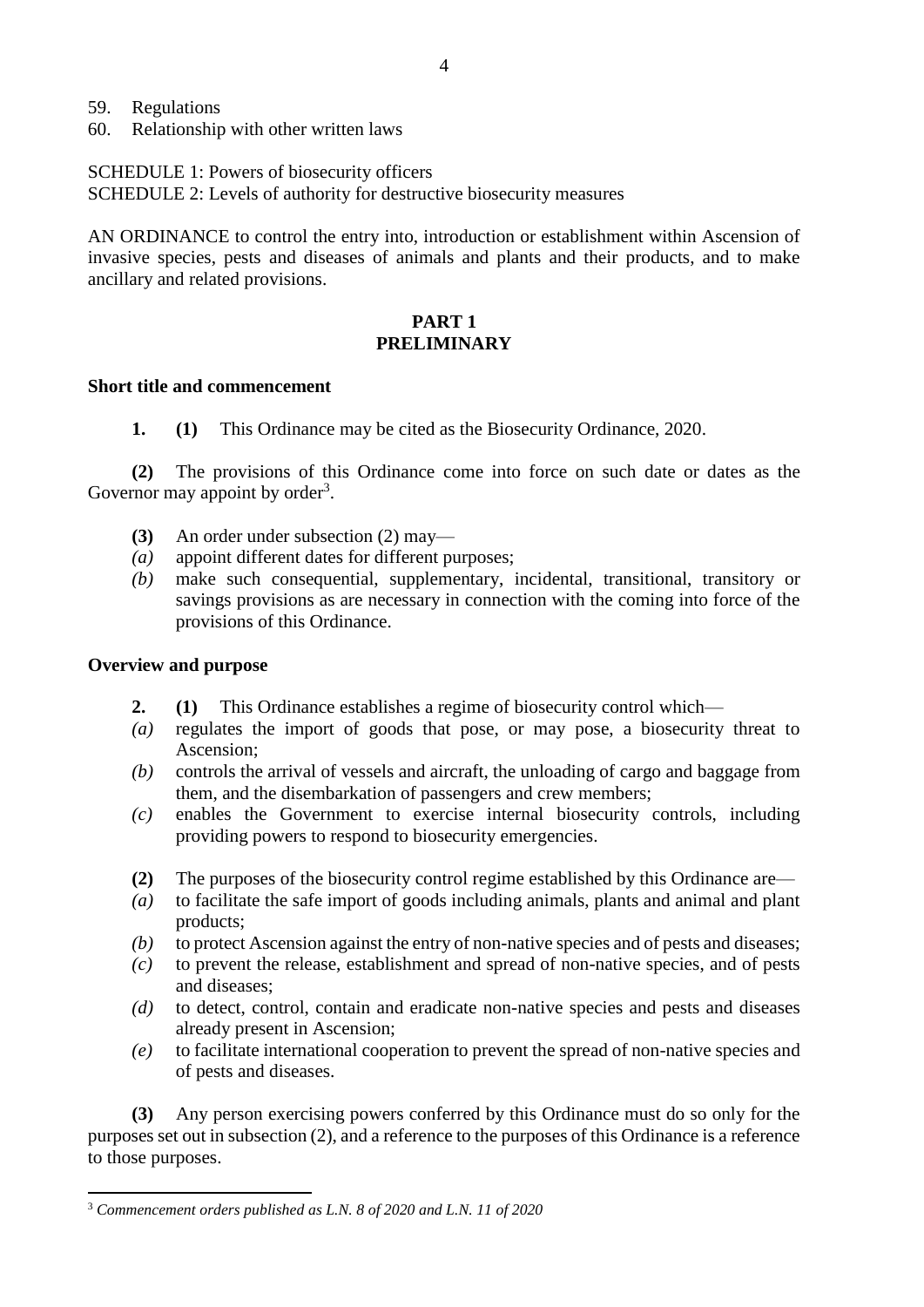**(4)** Where a "precautionary approach" may be taken in respect of a power conferred by this Ordinance, the person exercising that power is entitled to do so in a manner intended to respond to a perceived biosecurity risk or biosecurity threat notwithstanding the absence of relevant scientific information, including a biosecurity risk assessment, as to the likely impact of it.

## **PART 2 ADMINISTRATION**

## **Appointment of Chief Biosecurity Officer and biosecurity officers**

**3. (1)** The Governor may appoint a Chief Biosecurity Officer and such number of biosecurity officers as the Governor considers necessary or convenient for the administration of this Ordinance.

**(2)** If no Chief Biosecurity Officer is appointed, the person for the time being fulfilling the role of Director of Fisheries is deemed to have been appointed until an appointment is made under subsection (1).

**(3)** Schedule 1 makes provision concerning the powers of biosecurity officers.

**(4)** The Chief Biosecurity Officer may delegate to a biosecurity officer in writing any of the following powers—

- *(a)* in respect of biosecurity import exemptions, the powers under section 7(4), 7(5), 7(6) and 7(11);
- (b) in respect of biosecurity import licences, the powers in section  $10(2)$ ,  $10(5)$ ,  $10(6)$ , and sections 11 and 12.

#### **Functions of Chief Biosecurity Officer**

- **4. (1)** The Chief Biosecurity Officer must—
- *(a)* exercise the powers and fulfil the duties conferred on the Chief Biosecurity Officer by this Ordinance;
- *(b)* ensure the efficient and effective operation of the biosecurity control regime established by this Ordinance;
- *(c)* recommend to the Governor suitable persons for appointment as biosecurity officers;
- *(d)* ensure that persons appointed as biosecurity officers are adequately trained to perform their duties;
- *(e)* provide such instructions and guidance to biosecurity officers as may be necessary for the effective performance of their duties;
- *(f)* without liability, provide guidance to importers and exporters as to the requirements of this Ordinance, including specifications published under the Ordinance;
- *(g)* devise one or more response plans to deal with biosecurity threats;
- *(h)* act as the enquiry point and notification authority for purposes of the IPPC and the OIE;
- *(i)* seek to ensure that notification and reporting requirements of the IPPC, the OIE and any other international agreement relating to biosecurity that applies to the territory are met in a timely manner;
- *(j)* perform such other functions as the Governor may by regulations confer.
- **(2)** The Chief Biosecurity Officer has all of the powers of a biosecurity officer.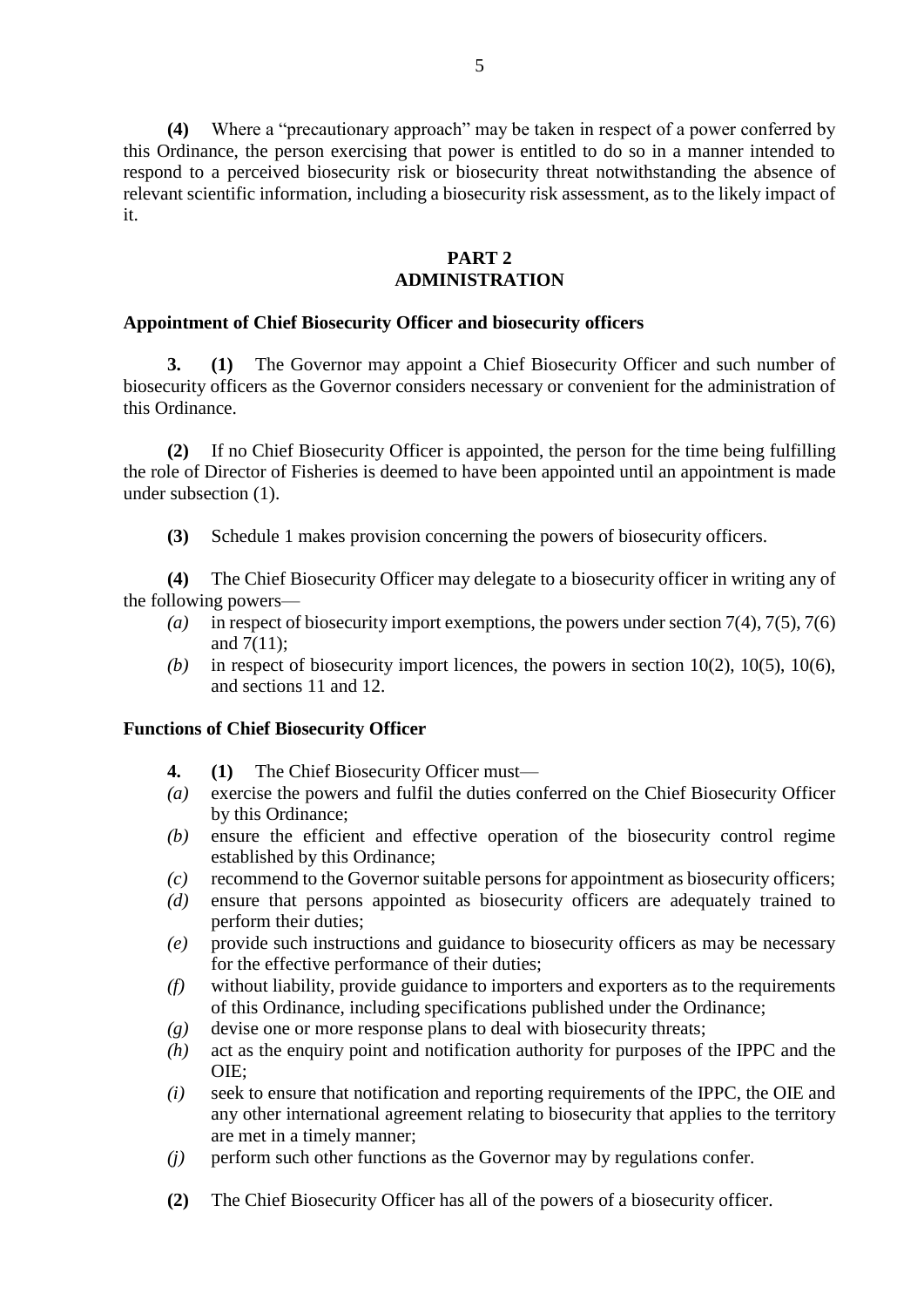## **PART 3 IMPORTS**

#### *Chapter 1 Prohibition and Control of Imports*

#### **Regulatable articles, prohibited imports and controlled imports**

**5. (1)** The Governor, on the advice of the Chief Biosecurity Officer, may by regulations under section 59—

- *(a)* specify an article, substance, goods or thing to be a regulatable article for the purposes of this Ordinance; and
- *(b)* specify regulatable articles the importation of which—
	- (i) is prohibited unless an exemption is granted under section 7 ("**prohibited import**"); or
	- (ii) is permitted but must be in accordance with biosecurity import control requirements under Chapter 2 ("**controlled import**");
- **(2)** Regulations under subsection (1) may—
- *(a)* specify regulatable articles—
	- (i) by category or description; and/or
	- (ii) by country or area of origin;
- *(b)* make different provision for different cases, in particular, for different—
	- (i) kinds of regulatable article;
	- (ii) quantities of regulatable articles;
	- (iii) circumstances or purposes;
	- (iv) times of the year.

**(3)** In making regulations under subsection (1), the Governor must not discriminate in an arbitrary and unjustifiable manner between countries or areas where the same conditions prevail.

#### **Prohibition and control of imports**

**6. (1)** A person may not import a regulatable article which is a prohibited import, unless an exemption under section 7 has been granted to that person in respect of that article.

**(2)** A person may not import a regulatable article which is a controlled import, otherwise than in accordance with a biosecurity import control requirement in section 8, unless an exemption under section 7 has been granted to that person in respect of that article.

#### **Biosecurity import exemptions**

**7. (1)** A person who intends to import a prohibited or controlled import and wishes to obtain exemption from the prohibition or control imposed under section 6, must submit a written application to the Chief Biosecurity Officer at the earliest opportunity in order to allow sufficient time for the Chief Biosecurity Officer to give due consideration to the application.

**(2)** The Chief Biosecurity Officer may grant a written exemption ("**biosecurity import exemption**") under this section if satisfied that to do so would not pose an unacceptable biosecurity risk to Ascension.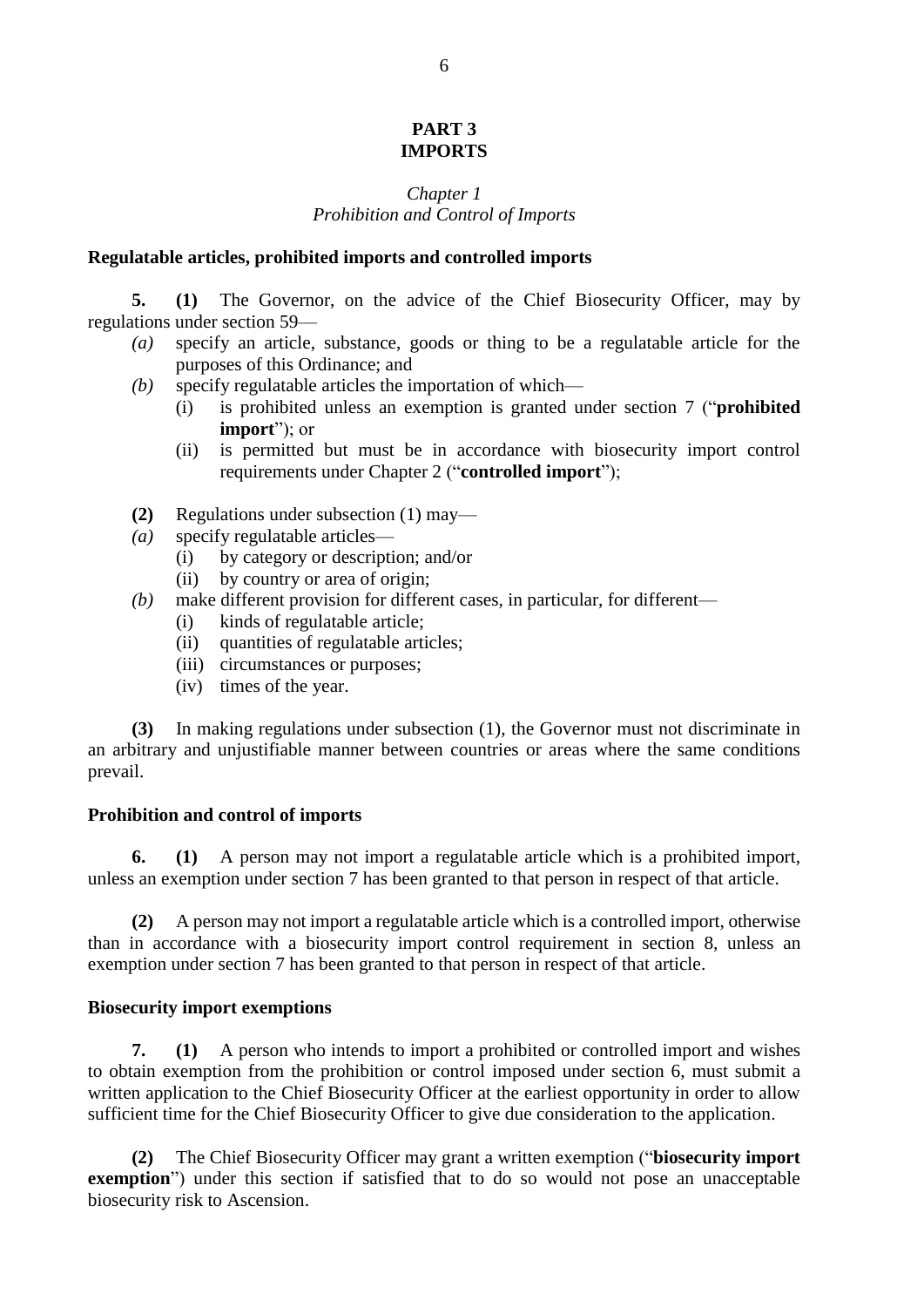**(3)** An application under subsection (1) must be in the form approved by the Chief Biosecurity Officer including such information as the Chief Biosecurity Officer may require and be accompanied by the prescribed fee.

**(4)** The applicant must provide such further information or documents as the Chief Biosecurity Officer requests in writing to enable the Chief Biosecurity Officer to make a determination on the application.

**(5)** On receipt of a completed application, the Chief Biosecurity Officer may require the applicant to take such steps as the Chief Biosecurity Officer considers necessary for the purpose of determining the application, including—

- *(a)* to carry out, or cause to be carried out, biosecurity measures on the article to be imported; and
- *(b)* where such measures are a test or treatment, to provide the results or outcome.
- **(6)** The Chief Biosecurity Officer may reject an application—
- *(a)* that fails to comply with subsection (3); or
- *(b)* if the applicant fails to comply with a request under subsection (4) or a requirement under subsection (5);

and any fee paid in respect of the application will not be refunded.

**(7)** A biosecurity import exemption is valid for a single consignment only and must specify—

- *(a)* the nature and quantity of goods to which it relates; and
- *(b)* the country or area of origin of those goods.

**(8)** A copy of the biosecurity import exemption must accompany the goods to which it relates.

**(9)** A biosecurity import exemption may be granted subject to such conditions as the Chief Biosecurity Officer considers necessary in the circumstances.

**(10)** Failure to comply with the conditions attached to a biosecurity import exemption will render the exemption invalid, and the consignment containing the goods to which it relates will be deemed to be a biosecurity-controlled consignment in respect of which Chapter 3 applies.

**(11)** The Chief Biosecurity Officer may vary or revoke a biosecurity import exemption without prior notice if, in the opinion of the Chief Biosecurity Officer, there is a change to the biosecurity risk posed by the importation of regulatable articles of the kind or from the country or area to which the exemption relates.

**(12)** In the event that a biosecurity import exemption is varied or revoked, the Chief Biosecurity Officer must take reasonable steps as soon as is practicable to inform the person to whom the exemption was granted, but no liability arises from any failure or delay in doing so.

## *Chapter 2 Import Specifications and Licences*

## **Biosecurity import control requirements**

**8.** In respect of controlled imports, a "biosecurity import control requirement" means—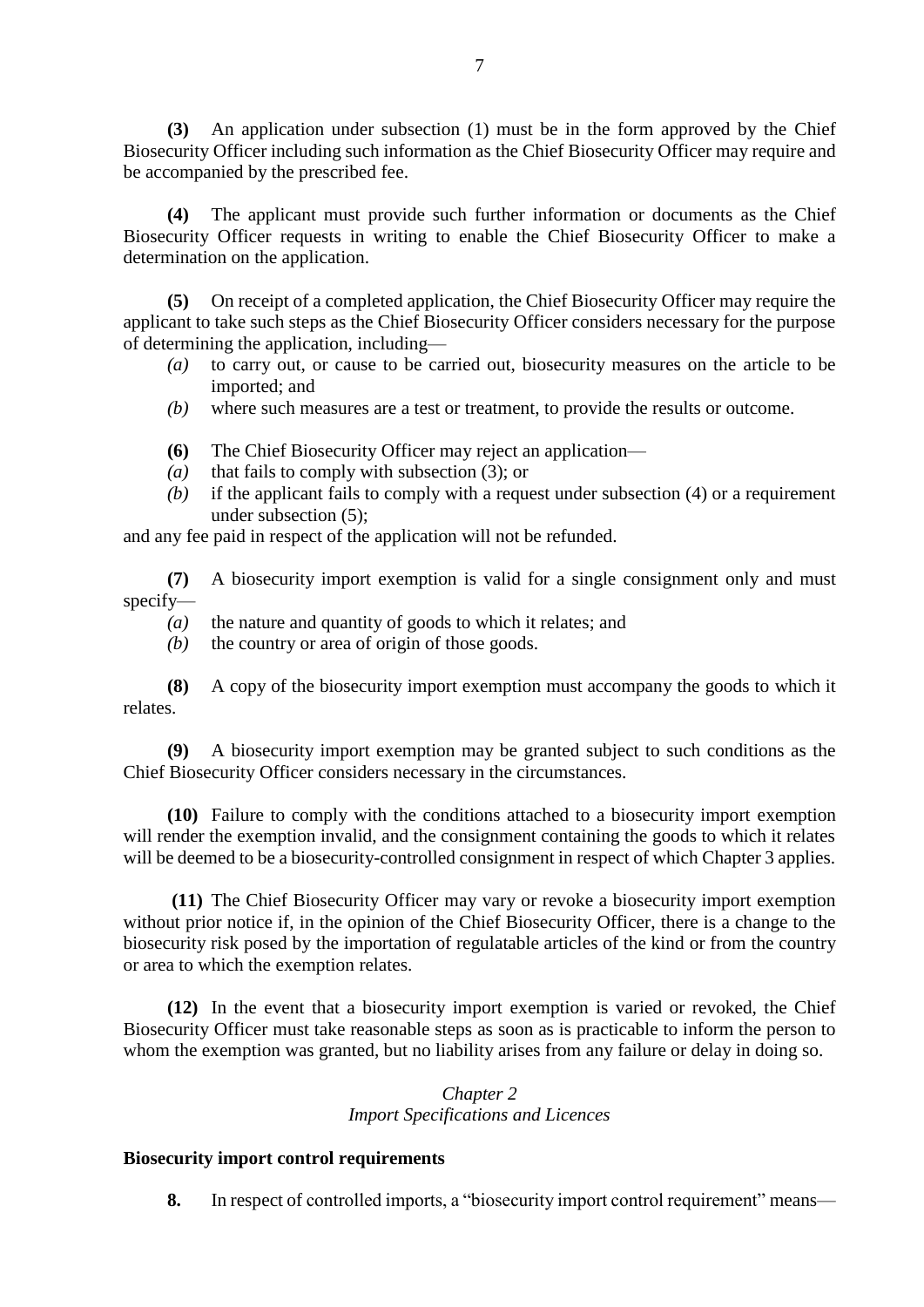- *(a)* the requirement to comply with conditions set out in any applicable biosecurity import specifications issued under section 9; or
- *(b)* where no issued specification is applicable, the requirement to obtain a biosecurity import licence under section 10, and to comply with the conditions attached to such a licence.

#### **Import specifications**

**9. (1)** The Chief Biosecurity Officer may issue biosecurity import specifications setting out the conditions that a controlled import must meet as a requirement of being granted biosecurity import clearance under Chapter 3.

- **(2)** The specifications under subsection (1) may include—
- *(a)* the biosecurity measures that must be applied to the controlled import before or after its arrival in Ascension;
- *(b)* the documents that must accompany it;
- *(c)* its condition on arrival in Ascension, including cleanliness and freedom from pests, diseases, animal and plant products, and other contamination.
- **(3)** The requirements set out in a specification under subsection (1) must—
- *(a)* have the purpose of reducing to an acceptable level the biosecurity risk posed to Ascension by controlled imports;
- *(b)* impose no greater burden on importers of controlled imports than is necessary for that purpose; and
- *(c)* be proportionate to the potential biosecurity risk posed to Ascension by the importation of controlled imports of the kind to which the specification relates.

**(4)** Before issuing or amending a specification under this section, the Chief Biosecurity Officer must have regard to—

- *(a)* any biosecurity risk assessment the Chief Biosecurity Officer considers relevant;
- *(b)* the requirements of international standards relating to biosecurity matters;
- *(c)* the resources available in or to Ascension for biosecurity control.
- **(5)** A specification under this section may—
- *(a)* be expressed to apply to a named controlled import, to a category of controlled imports, to a description of controlled imports, or combination of these;
- *(b)* make different provisions for different types and quantities of controlled imports;
- *(c)* be by reference to the country or area of origin of a controlled import;
- *(d)* specify circumstances in which an importer must apply for a biosecurity import licence under section 10;
- *(e)* be in the form of an import health standard.

**(6)** Specifications must promptly be published on the Ascension Island Government web site, but any failure or delay in doing so does not affect their validity.

**(7)** The Chief Biosecurity Officer may amend or revoke a specification without prior notice if, in the opinion of the Chief Biosecurity Officer, there is a change to the risk posed to Ascension by the importation of a controlled import to which it relates.

**(8)** If a specification is amended or revoked, the Chief Biosecurity Officer must take reasonable steps as soon as is practicable to bring the amendment or revocation to the attention of affected importers, but no liability arises from any failure or delay in doing so.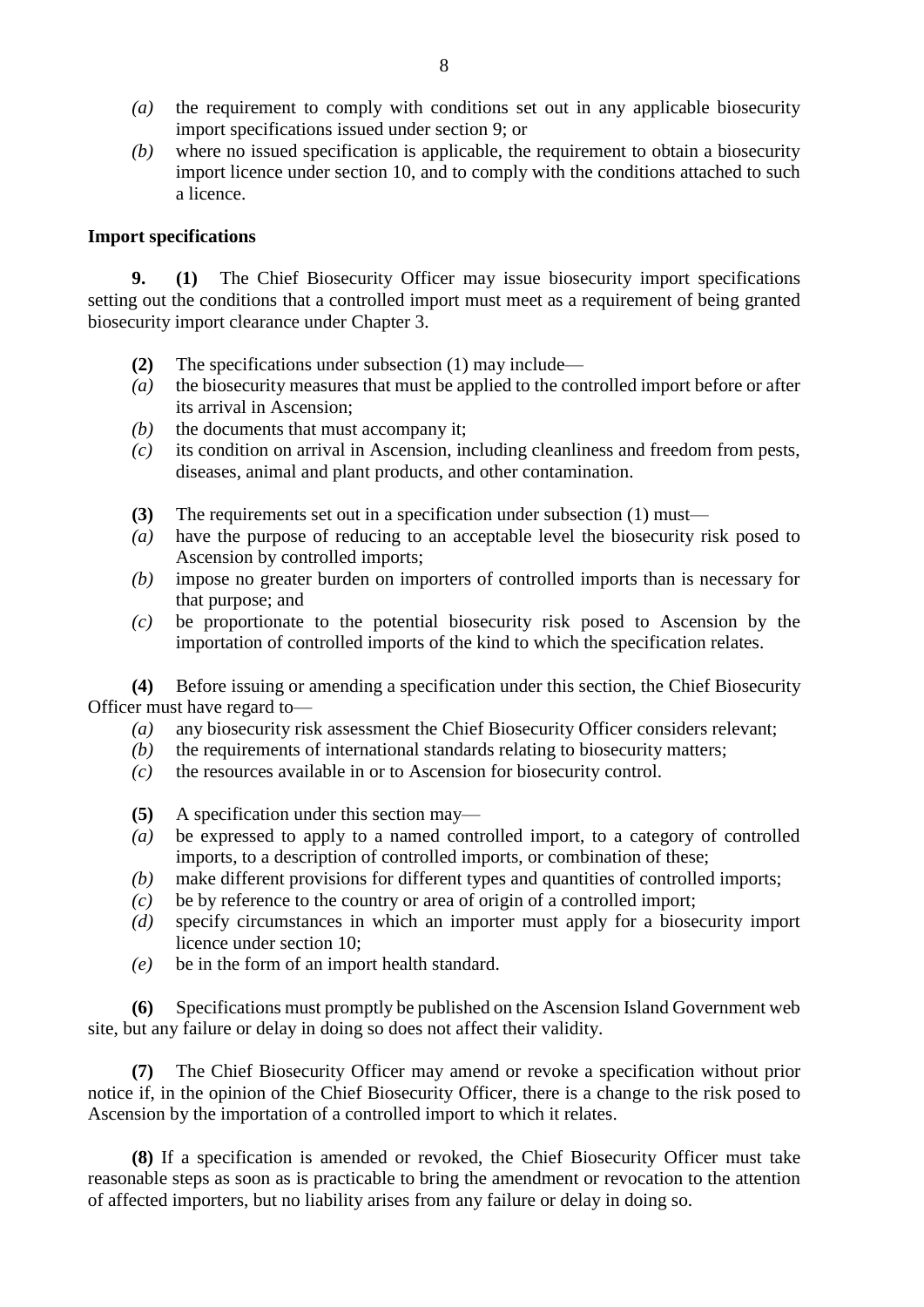## **Applications for import licences**

**10. (1)** A person who intends to import a controlled import which requires a valid biosecurity import licence in accordance with section 8*(b)*, must apply for, and be granted, a licence before the controlled import leaves the country of export.

**(2)** The Chief Biosecurity Officer may grant a biosecurity import licence only if satisfied that the importation of the controlled import to which it relates will not pose an unacceptable biosecurity risk to Ascension.

**(3)** An application under subsection (1) must be in the form approved by the Chief Biosecurity Officer including such information as the Chief Biosecurity Officer may require and be accompanied by the prescribed fee.

**(4)** The application for a biosecurity import licence must be submitted to the Chief Biosecurity Officer not less than 28 days before the controlled import is due to leave the country of export and must include—

- *(a)* the name and address of the applicant;
- *(b)* the nature and quantity of the controlled import;
- *(c)* the country or area of origin of the controlled import;
- *(d)* the route by which, and the date on which, the consignment containing the controlled import is expected to arrive in Ascension;
- *(e)* details of biosecurity measures that have been, or will be, carried out on the controlled import before its arrival in Ascension, including the results or outcome of tests conducted or treatments applied.

**(5)** The applicant must provide such further information or documents as the Chief Biosecurity Officer requests in writing to enable the Chief Biosecurity Officer to make a determination on the application.

**(6)** On receipt of a completed application, the Chief Biosecurity Officer may require the applicant to take such steps as the Chief Biosecurity Officer considers necessary for the purpose of determining the application, including—

- *(a)* to carry out, or cause to be carried out, biosecurity measures on the controlled import; and
- *(b)* where such measures are a test or treatment, to provide the results or outcome.
- **(7)** The Chief Biosecurity Officer may reject an application—
- *(a)* that fails to comply with subsection (3) or (4); or
- *(b)* if the applicant fails to comply with a request under subsection (5) or a requirement under subsection (6);

and any fee paid in respect of the application will not be refunded.

# **Import licences: conditions**

**11. (1)** When granting a biosecurity import licence, the Chief Biosecurity Officer may attach conditions, which must—

- *(a)* have the purpose of reducing to an acceptable level the potential biosecurity risk posed to Ascension by the importation of the controlled import to which it relates;
- *(b)* impose no greater burden on the importer of the controlled import than is necessary for that purpose;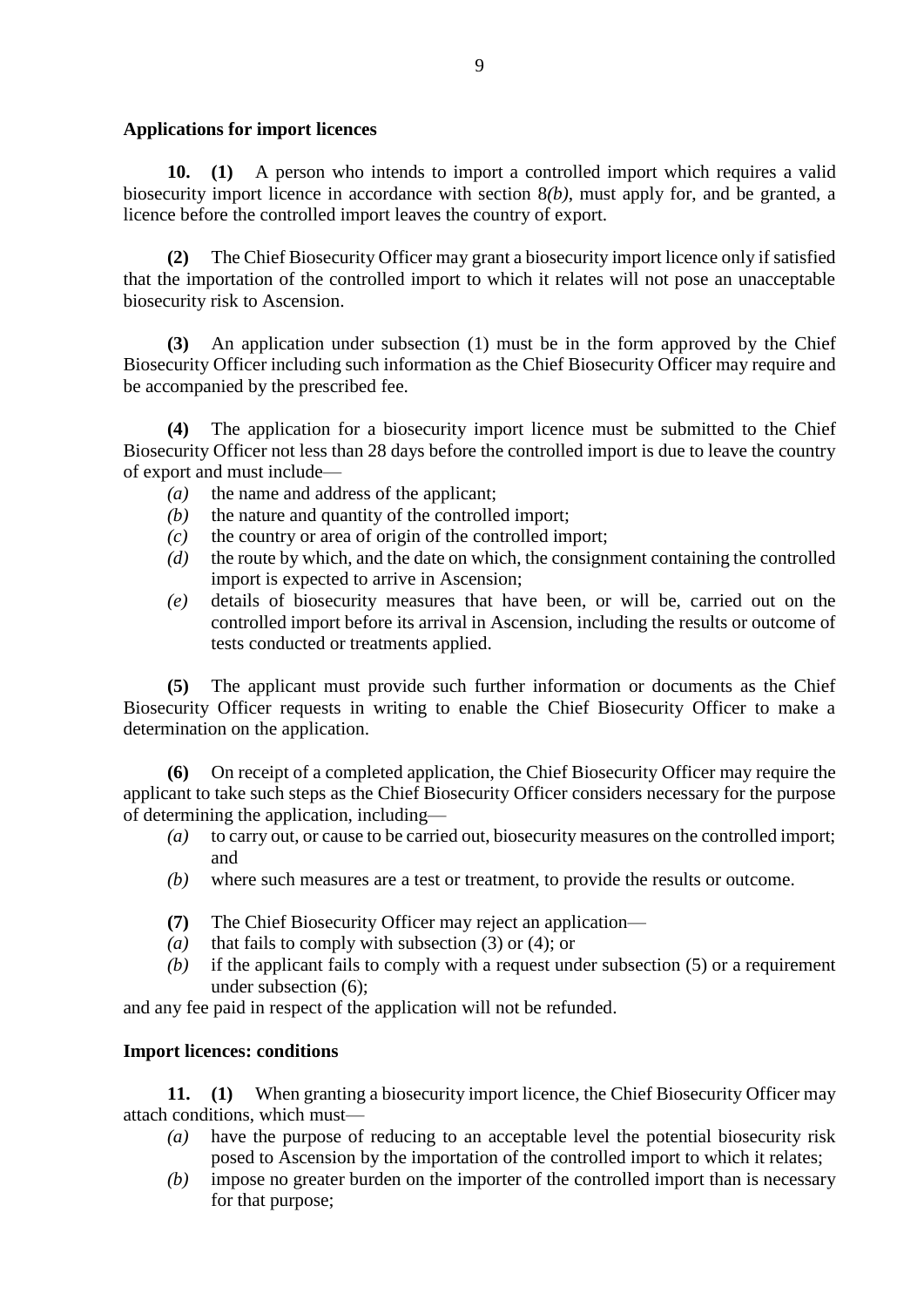*(c)* be proportionate to the potential biosecurity risk posed to Ascension by the importation of that controlled import.

**(2)** Failure to comply with a condition attached to the grant of a biosecurity import licence will render the licence invalid, and the consignment containing the controlled import will be deemed to be a biosecurity-controlled consignment in respect of which Chapter 3 applies.

#### **Import licences: variation and revocation**

**12. (1)** The Chief Biosecurity Officer may vary or revoke a biosecurity import licence if, in the opinion of the Chief Biosecurity Officer, there is a change to the biosecurity risk posed by the importation of controlled imports of the kind, or from the country or area, to which the licence relates.

**(2)** If a biosecurity import licence is varied to impose new or amended conditions, any such condition must comply with section 11(1).

**(3)** If a biosecurity import licence is varied or revoked, the Chief Biosecurity Officer must take reasonable steps as soon as is practicable to inform the person to whom the licence was granted, but no liability arises from any failure or delay in doing so.

## *Chapter 3 Port Import Controls*

#### **Biosecurity import control**

**13. (1)** A biosecurity officer may, at that officer's discretion, direct that a consignment bound for or arriving in Ascension is subject to biosecurity import control upon which it is deemed to be a biosecurity-controlled consignment and control of the consignment passes to the biosecurity officer.

**(2)** A direction under this section may be given before or after a consignment has been landed in Ascension.

**(3)** A biosecurity-controlled consignment requires biosecurity import clearance and remains under the control of the biosecurity officer until—

- *(a)* unconditional biosecurity import clearance is granted under section 15(1)*(a)*; or
- *(b)* biosecurity import clearance under section  $15(1)(c)$  is refused and control of the consignment is transferred to the Chief Biosecurity Officer under section 15(2).

## **Import inspections**

**14. (1)** The biosecurity officer must, as soon as practicable after giving a direction under section 13, complete or cause to be completed a biosecurity import inspection on the biosecurity-controlled consignment the purpose of which is to assess and manage the biosecurity risk posed by the consignment and to detect and respond to any potential biosecurity threat by—

- *(a)* establishing whether it contains a prohibited import;
- *(b)* assessing compliance with any applicable biosecurity import exemption, including conditions attached to the exemption;
- *(c)* establishing whether it contains a controlled import, and assessing compliance with any applicable biosecurity import control requirements;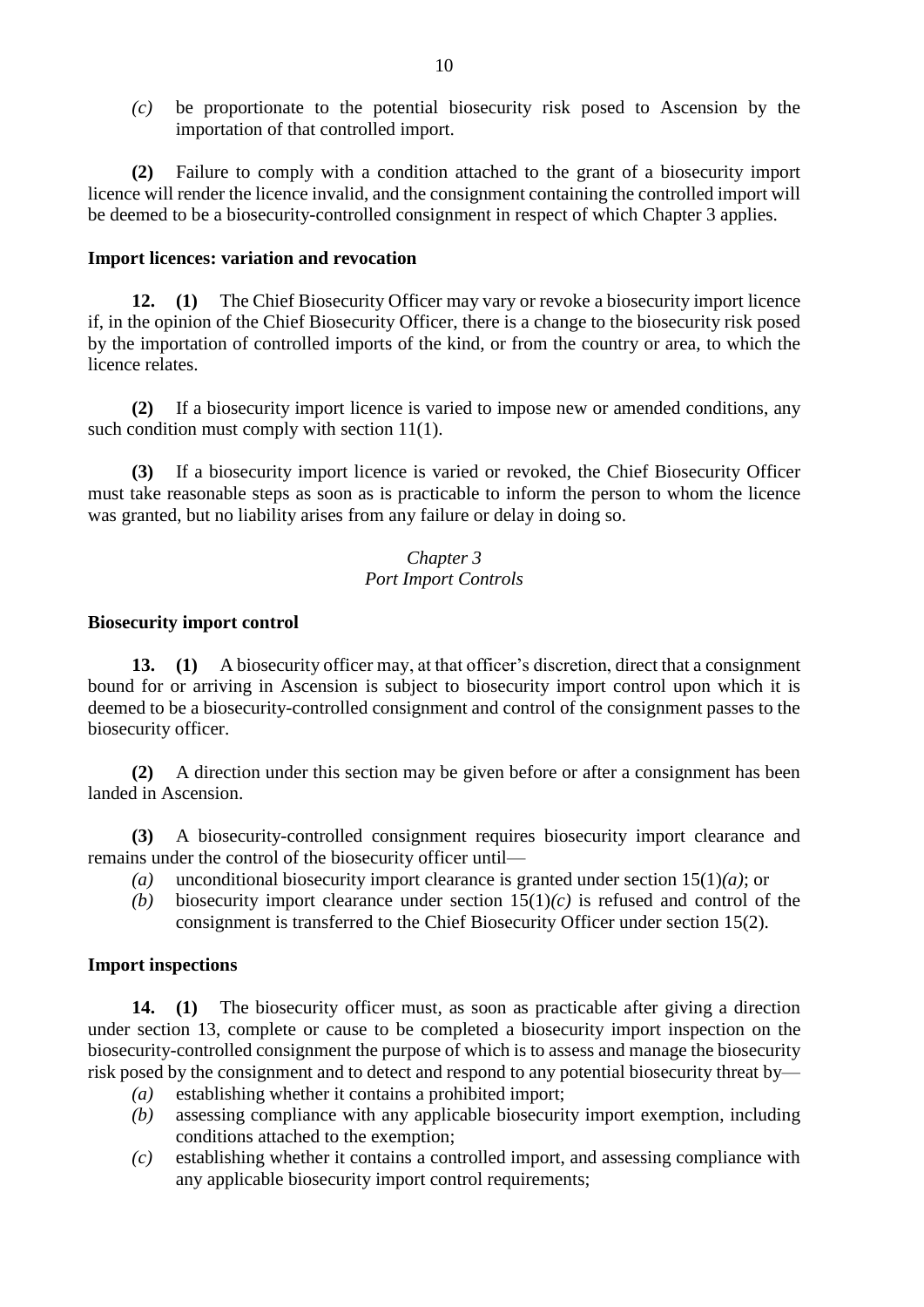- *(d)* applying such biosecurity measures as may be necessary to comply with the conditions of an applicable biosecurity import exemption or biosecurity import control requirements;
- *(e)* assessing whether it poses a biosecurity threat;
- *(f)* applying such biosecurity measures as may be necessary to reduce to an acceptable level any biosecurity threat detected during the inspection.

**(2)** For the purpose of carrying out a biosecurity import inspection, a biosecurity officer may exercise the powers set out in paragraph 2 of Schedule 1.

#### **Import clearance: decision-making**

**15. (1)** If the biosecurity officer, after completing a biosecurity import inspection on a consignment, concludes that—

- *(a)* the consignment poses an acceptable biosecurity risk to Ascension, the biosecurity officer must grant unconditional biosecurity import clearance as soon as practicable and release the consignment to the importer;
- *(b)* the consignment poses, or continues to pose, an unacceptable biosecurity risk or biosecurity threat to Ascension but that the risk is capable of being reduced to an acceptable level by the imposition of conditions, the biosecurity officer may grant conditional biosecurity import clearance and the consignment remains a biosecuritycontrolled consignment pending the grant of unconditional biosecurity import clearance; or
- *(c)* the consignment poses, or continues to pose, an unacceptable biosecurity risk or biosecurity threat to Ascension which is not reasonably capable of being reduced to an acceptable level by proportionate means, the biosecurity officer must refuse biosecurity import clearance and the consignment will be a biosecurity-excluded consignment in respect of which section 17 and section 18 apply.

**(2)** The biosecurity officer with control of the biosecurity-excluded consignment under subsection  $(1)(c)$  must as soon as practicable inform the Chief Biosecurity Officer whereupon control of the consignment transfers to the Chief Biosecurity Officer.

**(3)** Unless unconditional biosecurity clearance is granted, the biosecurity officer must provide the importer of the consignment with notice in writing of the decision made under this section and including a brief statement of the reasons for that decision.

## **Conditional import clearance**

**16. (1)** The conditions attached to the grant of conditional biosecurity import clearance under section 15(1)*(b)* must—

- *(a)* have the purpose of reducing to an acceptable level the biosecurity risk or biosecurity threat posed to Ascension by the consignment to which they relate;
- *(b)* impose no greater burden on the importer of that consignment than is necessary for that purpose;
- *(c)* be proportionate to the biosecurity risk or biosecurity threat posed to Ascension by the consignment.

**(2)** If a biosecurity officer grants biosecurity import clearance subject to conditions under section  $15(1)(b)$ , the biosecurity officer may, as a condition of allowing the importer to take custody of the consignment, require the importer to provide a written undertaking to comply with those conditions.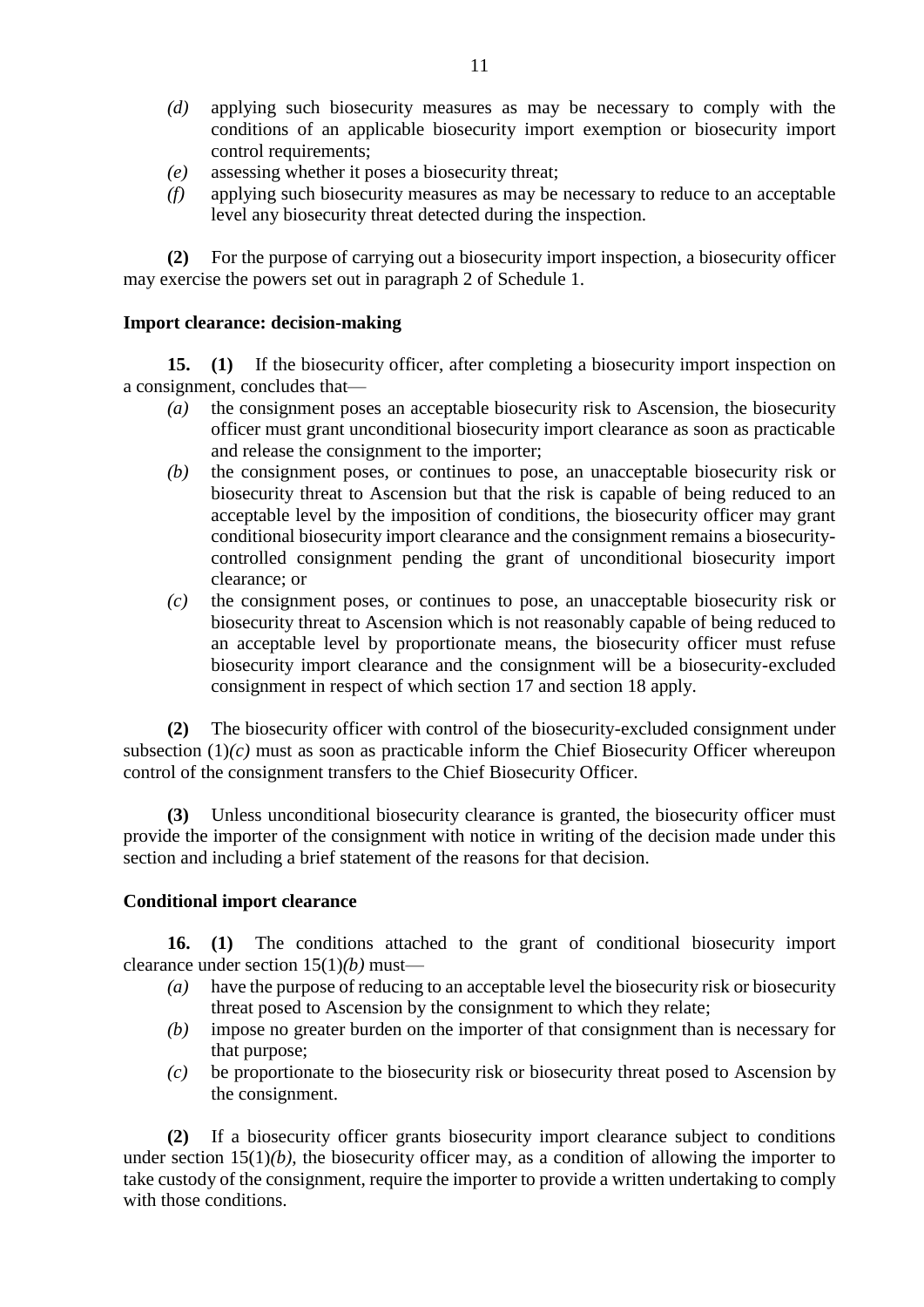#### **Excluded consignments: destruction**

**17. (1)** The Chief Biosecurity Officer, on being informed of the existence of a biosecurity-excluded consignment under section 15(2), must promptly assess the biosecurity threat posed by the consignment and determine whether—

- *(a)* the biosecurity threat posed by the consignment is such that the immediate destruction of the whole or a part of it is necessary;
- *(b)* it is necessary to exercise temporary emergency powers under section 36;
- *(c)* to advise the Governor to declare a biosecurity emergency under section 37.
- **(2)** In making a determination under subsection (1), the Chief Biosecurity Officer—
- *(a)* must take account of any relevant biosecurity risk assessment, if circumstances permit;
- *(b)* may otherwise take a precautionary approach.

**(3)** Subject to subsection (4), if the Chief Biosecurity Officer determines that immediate destruction of whole or a part of the consignment is necessary, the Chief Biosecurity Officer—

- *(a)* may order destruction of the consignment or part thereof, as the case may be;
- *(b)* must provide the importer with a written notice of the decision under this section, including what is to be destroyed and a brief statement of the reasons for that decision.

**(4)** Schedule 2 makes provision concerning the circumstances in which the Chief Biosecurity Officer must seek authority from the Administrator before ordering destruction of the whole or part of a consignment.

## **Excluded consignments: reconsignment**

**18. (1)** For any biosecurity-excluded consignment, or part of a such consignment, in respect of which immediate destruction under section 17 is not necessary the Chief Biosecurity Officer must give a written notice to the importer requiring that arrangements be made, within such reasonable period of time as may be specified in the notice, for the consignment, or remaining parts thereof, to be reconsigned.

**(2)** Pending reconsignment in accordance with a notice issued under subsection (1), the Chief Biosecurity Officer may—

- *(a)* direct that the consignment be moved to and stored in a location and in such manner; and
- *(b)* subject the consignment to such further biosecurity measures

as the Chief Biosecurity Officer considers necessary for the purpose of containing the biosecurity threat posed by it.

**(3)** If the importer has not made the required arrangement for reconsignment at the end of the period in the written notice under subsection (1), the Chief Biosecurity Officer may treat the consignment as abandoned and dispose of it or otherwise destroy it.

## **Costs in respect of port import controls**

**19.** The importer must bear the reasonable costs of, and associated with, the application of biosecurity measures to biosecurity-controlled consignments and biosecurity-excluded consignments in accordance with this Part (including the costs of movement, storage, treatment,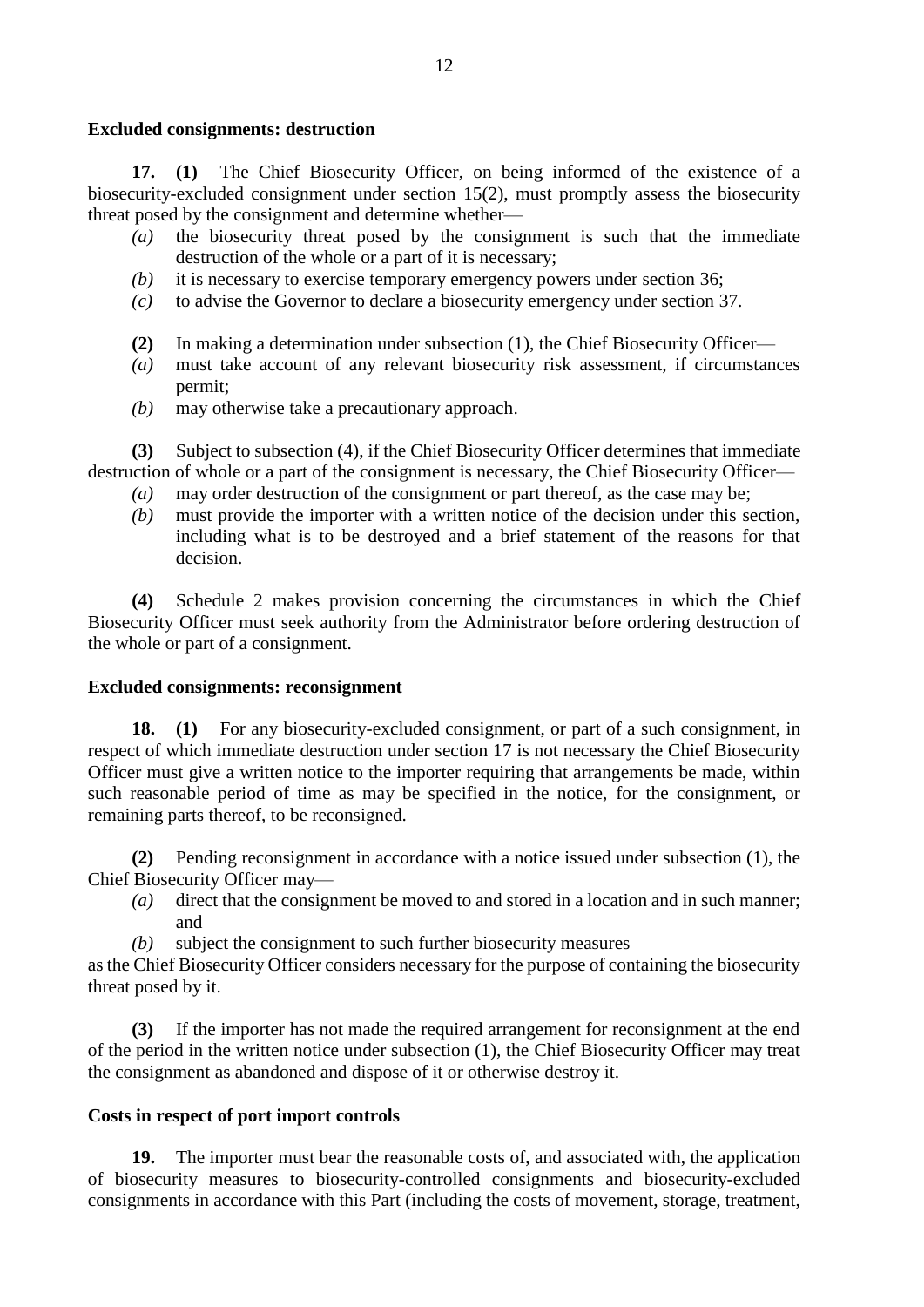## **PART 4 EXPORTS**

## **Prohibited exports**

**20. (1)** The Governor, on the advice of the Chief Biosecurity Officer, may, by regulations under section 59, specify regulatable articles the export of which is prohibited ("**prohibited exports**").

**(2)** Regulations made under this section may—

*(a)* specify regulatable articles by category or description;

*(b)* make different provisions for different cases, including for different countries or areas.

## **Prohibition and control of exports**

**21**. A person must not export a regulatable article which is a prohibited export.

## **Export inspections**

**22. (1)** A biosecurity officer may direct that a consignment intended for export be made available by the exporter for biosecurity export inspection for the purpose of enabling the biosecurity officer to establish whether the consignment contains a prohibited export.

**(2)** For the purpose of carrying out a biosecurity export inspection under subsection (1), the biosecurity officer may exercise the powers set out in paragraph 2 of Schedule 1.

## **PART 5**

# **CONTROL OF VESSELS, AIRCRAFT, PASSENGERS, CREW AND BAGGAGE**

## **Application of Part**

- **23. (1)** For the purposes of this Part, and any offence in Part 8 relating to this Part,—
- *(a)* the term "master" includes references to the captain of an aircraft;
- *(b)* the term "vessel" does not include any lighter, barge or other vessel used in Ascension primarily to ferry cargo, passengers, crew or baggage ashore from a larger vessel or for recreational purposes including fishing or diving.

**(2)** This Part, and any offence in Part 8 relating to this Part, applies to a passenger or crew member who wishes to disembark in Ascension (and includes that person's baggage), even if the passenger or crew member is in transit or is exempt from immigration control.

## *Chapter 1 Vessels and Aircraft*

## **Vessel and aircraft specifications**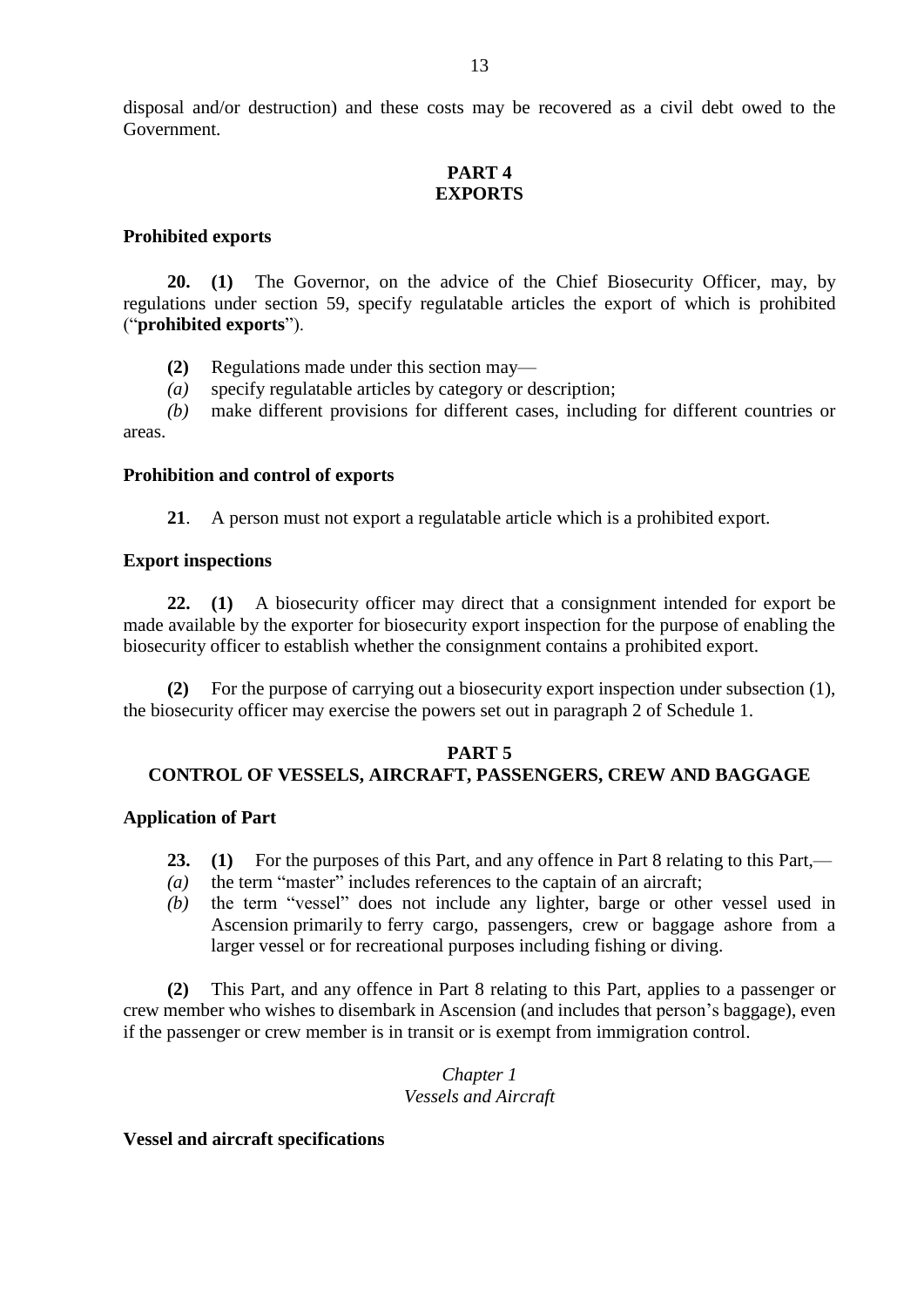**24. (1)** The Chief Biosecurity Officer may issue biosecurity vessel and aircraft specifications setting out the conditions that an incoming vessel or aircraft must meet as a requirement of being granted biosecurity landing clearance under section 25.

- **(2)** The specifications under subsection (1) may include—
- *(a)* biosecurity measures that must be applied to the vessel or aircraft ahead of its arrival in Ascension;
- *(b)* any documents that the master must provide if so required by a biosecurity officer.
- **(3)** The requirements set out in a specification must—
- *(a)* have the purpose of reducing to an acceptable level the biosecurity risk posed to Ascension by incoming vessels and aircraft;
- *(b)* impose no greater burden on the owner, operator, charterer or master of an incoming vessel or aircraft than is necessary for that purpose;
- *(c)* be proportionate to the potential biosecurity risk posed to Ascension by incoming vessels or aircraft of the kind to which the specification relates.

**(4)** Specifications issued under subsection (1) may make different provision for different cases, in particular—

- *(a)* types of vessel or aircraft;
- *(b)* types of cargo;
- *(c)* pathways, including routes and ports of call.
- **(5)** Before issuing or amending a specification, the Chief Biosecurity Officer must—
- *(a)* carry out a biosecurity risk assessment in respect of the vessel and aircraft types, cargo, or pathway to which it relates;
- *(b)* have regard to the requirements of international standards relating to biosecurity matters;
- *(c)* have regard to the resources available in or to Ascension for biosecurity control.

**(6)** Specifications must promptly be published on the Ascension Island Government web site, but any failure or delay in doing so does not affect their validity.

**(7)** The Chief Biosecurity Officer may amend or revoke a specification if, in the opinion of the Chief Biosecurity Officer, there is a change to the biosecurity risk posed by the type of vessel or aircraft, cargo, or pathway to which it relates.

**(8)** If a specification is amended or revoked, the Chief Biosecurity Officer must as soon as practicable bring the amendment or revocation to the attention of affected owners, operators, charterers and masters, but no liability arises from the failure or delay to do so.

#### **Biosecurity landing clearance**

**25. (1)** The master of an incoming vessel or aircraft who intends to land cargo or baggage, or to permit the disembarkation of passengers or crew members, requires biosecurity landing clearance in order to do so.

- **(2)** A biosecurity officer may grant biosecurity landing clearance only if satisfied that—
- *(a)* the continued presence of the vessel or aircraft in Ascension;
- *(b)* the landing of cargo or baggage from the vessel or aircraft; and
- *(c)* the disembarkation of passengers or crew members from the vessel or aircraft,

is unlikely to pose an unacceptable biosecurity risk to Ascension.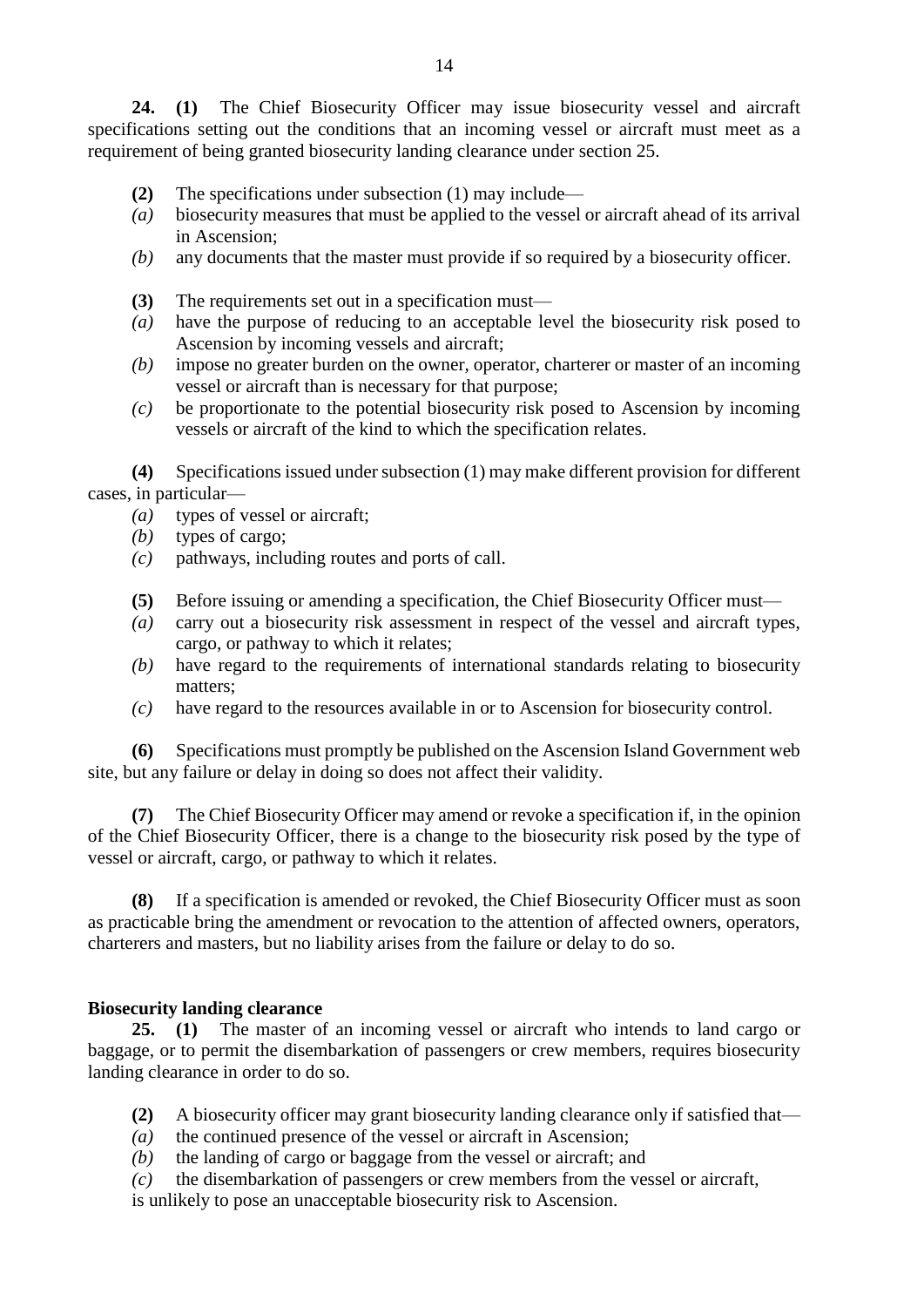- **(3)** If a biosecurity officer refuses biosecurity landing clearance—
- *(a)* the biosecurity officer must, if requested, give the master a notice in writing of the decision, including a brief statement of the reasons for it;
- *(b)* the vessel or aircraft is deemed to be a biosecurity-excluded vessel or aircraft in respect of which section 28 applies.
- **(4)** This section does not apply to a vessel or aircraft that is in distress, or which has aboard any person in need of urgent medical attention.

## **Biosecurity Arrival Declaration**

**26. (1)** In order to obtain biosecurity landing clearance, the master must submit, or cause to be submitted, to the Chief Biosecurity Officer a completed Biosecurity Arrival Declaration in such form as the Chief Biosecurity Officer may approve and containing such information as the Chief Biosecurity Officer may require.

**(2)** A Biosecurity Arrival Declaration must be submitted to the Chief Biosecurity Officer—

- *(a)* in the case of a vessel, not less than 24 hours before it is due to arrive in Ascension;
- *(b)* in the case of an aircraft, not less than 2 hours before its scheduled arrival in Ascension .
- **(3)** A Biosecurity Arrival Declaration may be submitted—
- *(a)* by electronic means;
- *(b)* in conjunction with or as part of a declaration made for customs, immigration or other border control purposes.

**(4)** If the master refuses or otherwise fails to provide a Biosecurity Arrival Declaration in accordance with subsection (1), the Chief Biosecurity Officer must direct that the vessel or aircraft be subject to a biosecurity arrival inspection in accordance with section 27 before biosecurity landing clearance can be granted.

## **Arrival inspection**

**27. (1)** A biosecurity officer may direct that an incoming vessel or aircraft that requires biosecurity landing clearance is subject to a biosecurity arrival inspection the purpose of which is to assess and manage the biosecurity risk posed to Ascension and to detect and respond to any potential biosecurity threat by—

- *(a)* establishing whether the presence of the vessel or aircraft poses a biosecurity threat to Ascension;
- *(b)* establishing whether cargo on board the vessel or aircraft is likely to pose an unacceptable biosecurity risk to Ascension;
- *(c)* establishing whether any of the passengers, crew members, or their baggage is likely to pose an unacceptable biosecurity risk to Ascension;
- *(d)* applying such biosecurity measures as are reasonably necessary to reduce any biosecurity risk or biosecurity threat detected during the inspection to an acceptable level.

**(2)** For the purpose of carrying out a biosecurity arrival inspection, the biosecurity officer may exercise the powers set out in paragraph 3 of Schedule 1.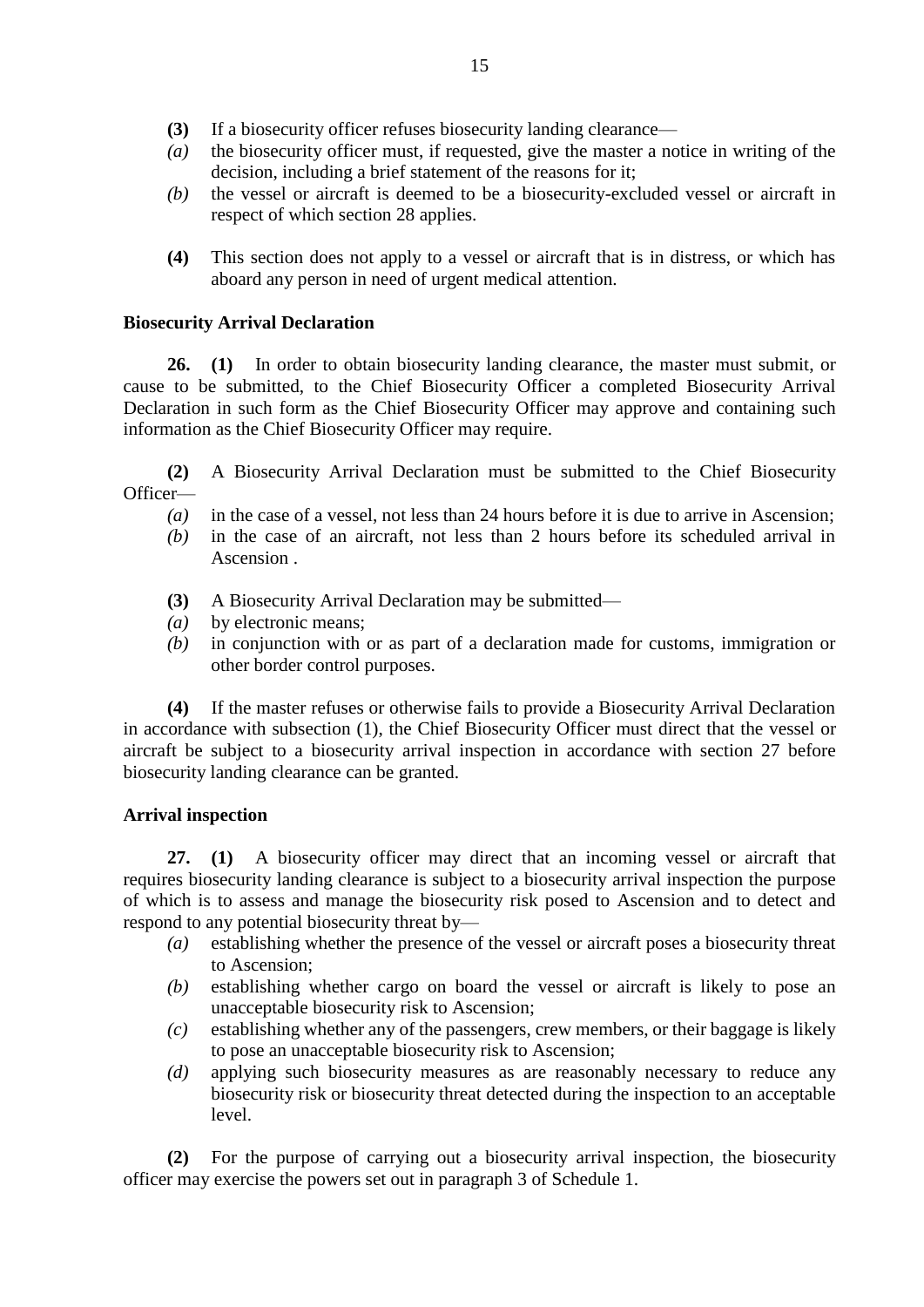**(3)** If a master refuses or otherwise fails without reasonable excuse to comply with any requirement imposed by virtue of the powers exercised under subsection (2), the biosecurity officer must refuse biosecurity landing clearance.

# **Excluded vessels and aircraft**

**28. (1)** The master of a biosecurity-excluded vessel or aircraft must make arrangements for the vessel or aircraft to depart Ascension at the earliest possible opportunity.

- **(2)** Pending departure, the master of a biosecurity-excluded vessel or aircraft—
- *(a)* must not permit, otherwise than with permission of a biosecurity officer,—
	- (i) the unloading of cargo or baggage; or
	- (ii) the disembarkation of passengers or crew members;
- *(b)* must comply with the directions a biosecurity officer may give for the purpose of containing any biosecurity threat posed by the continued presence of the vessel or aircraft in Ascension, including—
	- (i) the application of such biosecurity measures;
	- (ii) the sealing and securing of such hatches or doors or areas of a hold;

as the biosecurity officer considers necessary for that purpose.

## **Costs in respect of excluded vessels and aircraft**

**29.** The owner, operator, charterer or master of the vessel or aircraft must bear the costs of complying with a requirement imposed under section 27 or a direction given under section 28(2)*(b)* in respect of the vessel.

## *Chapter 2 Passengers, crew and baggage*

## **Biosecurity entry clearance**

**31. (1)** A passenger or crew member on board an incoming vessel or aircraft who intends to disembark in Ascension requires biosecurity entry clearance.

**(2)** Baggage stored in the hold of an aircraft is to be treated as baggage for the purposes of this Chapter, but baggage which is to be landed but does not accompany a passenger or crew member who also intends to disembark, is to be treated as cargo and is subject to port import control under Chapter 3 of Part 3.

**(3)** A biosecurity officer must grant biosecurity entry clearance only if satisfied that the presence in Ascension of the person and their baggage is unlikely to pose an unacceptable biosecurity threat.

**(4)** For purposes of granting biosecurity entry clearance, a biosecurity officer may exercise the powers set out in paragraph 4 of Schedule 1.

- **(5)** If a biosecurity officer refuses biosecurity entry clearance—
- *(a)* the biosecurity officer must, if so requested, give the person a notice in writing of the decision, including a brief statement of the reasons for it;
- *(b)* the person is deemed to be a biosecurity-excluded person in respect of whom section 33 applies.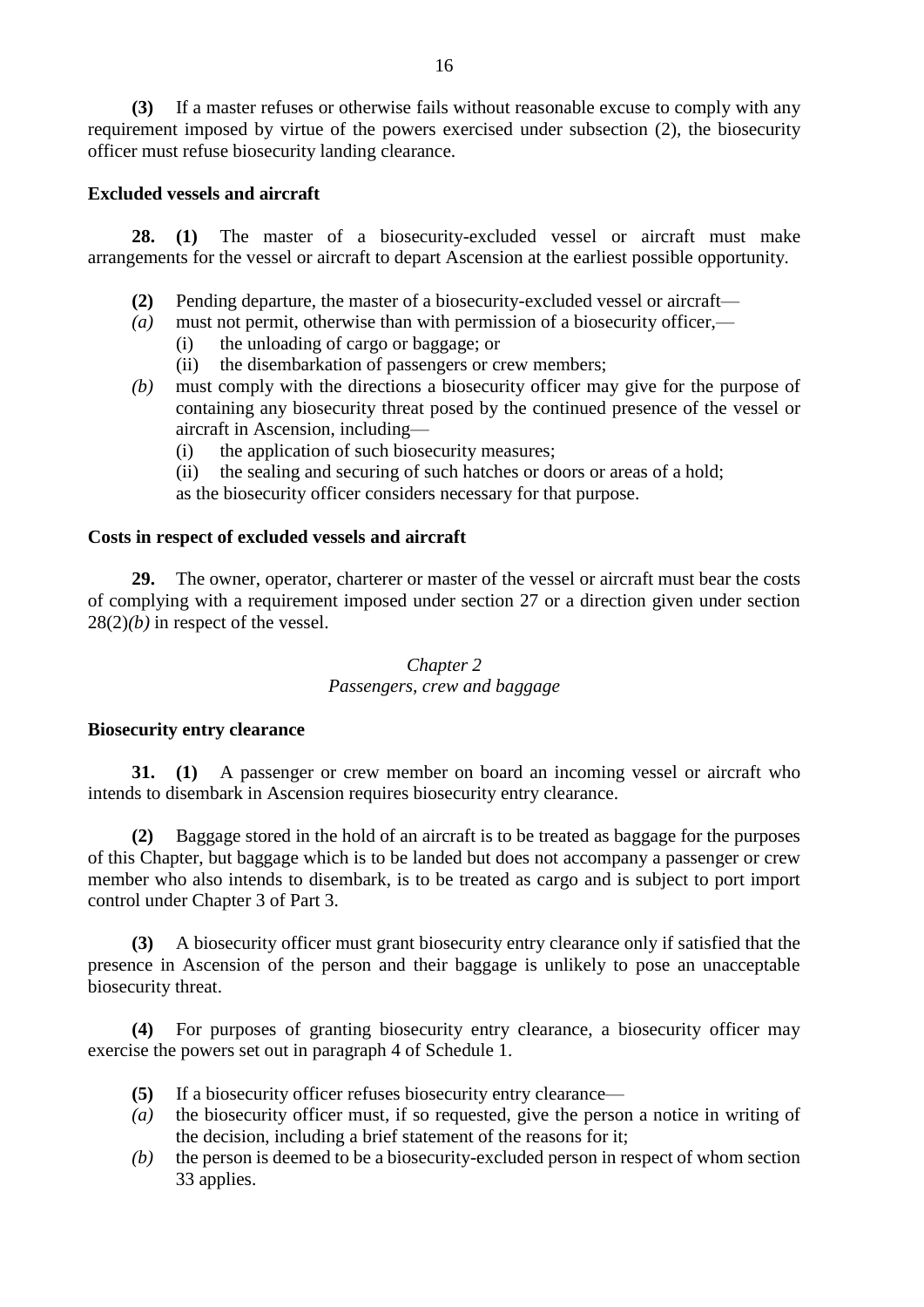**(6)** This section does not apply to a person who is in need of urgent medical attention.

## **Biosecurity Personal Declaration**

**32. (1)** In order to obtain biosecurity entry clearance, a person must submit to a biosecurity officer a completed Biosecurity Personal Declaration in such form as the Chief Biosecurity Officer may approve and containing such information as the Chief Biosecurity Officer may require, including information concerning the person's baggage.

- **(2)** A Biosecurity Personal Declaration may be submitted—
- *(a)* by electronic means;
- *(b)* by a person on behalf of that person's spouse or life partner and any children under the age of 18 years accompanying that person on the same vessel or aircraft;
- *(c)* by the master of a vessel or aircraft on behalf of the crew of the vessel or aircraft;
- *(d)* in conjunction with or as part of a declaration made for customs, immigration or other border control purposes.

**(3)** If a person refuses or otherwise fails without reasonable excuse to provide a Biosecurity Personal Declaration in accordance with subsection (1), or to comply with a requirement imposed by virtue of the powers exercised under section 31(4), the biosecurity officer must refuse biosecurity entry clearance.

## **Excluded passengers, crew and baggage**

**33. (1)** The master of the vessel or aircraft on which a biosecurity-excluded person arrived must make arrangements for the removal of that person and their baggage from Ascension at the earliest possible opportunity.

**(2)** Pending removal, a biosecurity-excluded person and his or her baggage may only disembark from an incoming vessel or aircraft—

- *(a)* with the permission of a biosecurity officer; and
- *(b)* in accordance with conditions that the biosecurity officer may reasonably impose to control the biosecurity threat posed by the continued presence of the person and/or their baggage in Ascension.

**(3)** A biosecurity officer may, for the purposes of containing a biosecurity threat posed by the continued presence of the person and/or their baggage,—

- *(a)* require a biosecurity-excluded person who has disembarked to move, with or without their baggage, to a location as the biosecurity officer may direct, and to remain there pending removal;
- *(b)* apply to the person's baggage such biosecurity measures as are necessary.

**(4)** Before applying a biosecurity measure to a person's baggage in accordance with subsection  $(3)(b)$ , the biosecurity officer must seek the person's consent or, if consent is not given, the approval of the Chief Biosecurity Officer to use reasonable force to do so without consent.

**(5)** For the purposes of this section and section 34, a biosecurity-excluded person who, together with their baggage, has returned to the vessel from which they had previously disembarked is deemed to have been removed from Ascension even if the vessel remains within the territorial waters of Ascension.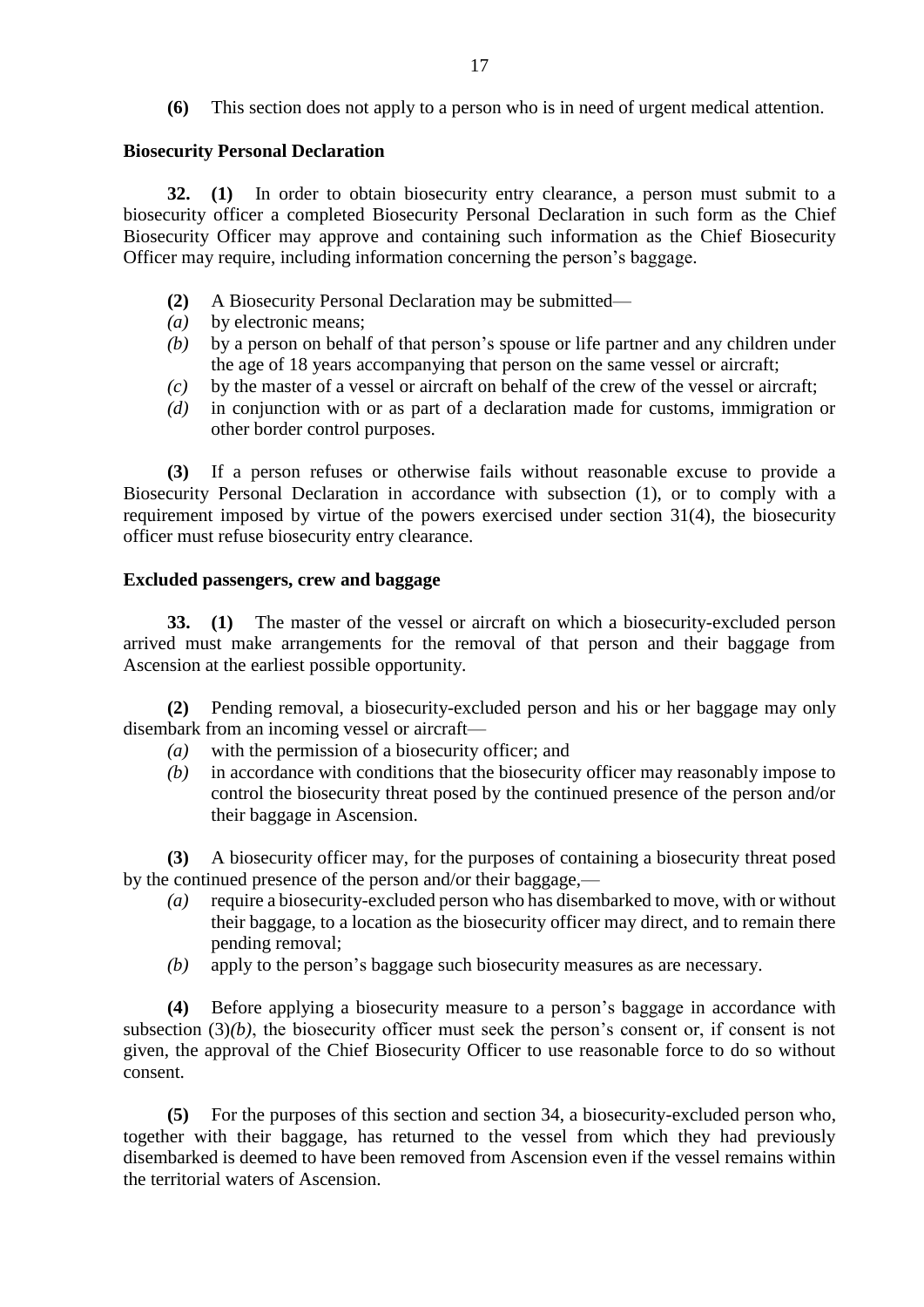#### **Costs in respect of excluded passengers, crew and baggage**

**34. (1)** The operator, owner or charterer of the vessel or aircraft on which a biosecurity-excluded person arrived must bear the cost of removing that person from Ascension.

**(2)** Pending removal, the biosecurity-excluded person must bear the reasonable costs associated with being considered a biosecurity-excluded person, including the costs of movement, storage, treatment, disposal and/or destruction of the person's baggage, and these costs may be recovered as a civil debt owed to the Government.

## *Chapter 3 Environmental obligations*

#### **Environmental obligations in respect of vessels**

**35. (1)** The master of an incoming vessel must take all reasonable steps to prevent live animals on board the vessel or aircraft from landing, unless permitted by a biosecurity officer, and then only as directed by the officer.

**(2)** The master of an incoming vessel must take all reasonable steps to ensure that no ships' stores are removed from the vessel while it is in Ascension, except under and in accordance with the directions of a biosecurity officer.

- **(3)** The master of an incoming vessel must take all reasonable steps to ensure that no—
- *(a)* waste containing any animal, plant, animal product or plant product;
- *(b)* bilge water, sewage or foul wastewater;
- *(c)* ballast,

is discharged from the vessel into the sea whilst the vessel is in Ascension.

**(4)** The obligations in subsection (3) are in addition to, and do not limit, the obligations of the masters of vessels in respect of discharges from a vessel into the territorial waters of Ascension under—

- *(a)* the International Convention for the Prevention of Pollution from Ships, 1973 as modified ('MARPOL');
- *(b)* the International Convention for the Control and Management of Ships' Ballast Water and Sediments, 2004;
- *(c)* any other written law.

#### **PART 6 BIOSECURITY INTERNAL CONTROLS**

#### **Temporary emergency powers**

**36. (1)** This section applies if, in the opinion of the Chief Biosecurity Officer, there is a biosecurity threat in any part of Ascension which requires an immediate response.

**(2)** In responding to the biosecurity threat, the Chief Biosecurity Officer may exercise any of the powers in this section for up to 72 hours.

- **(3)** The Chief Biosecurity Officer may issue written directions for—
- *(a)* the disposal of non-native species;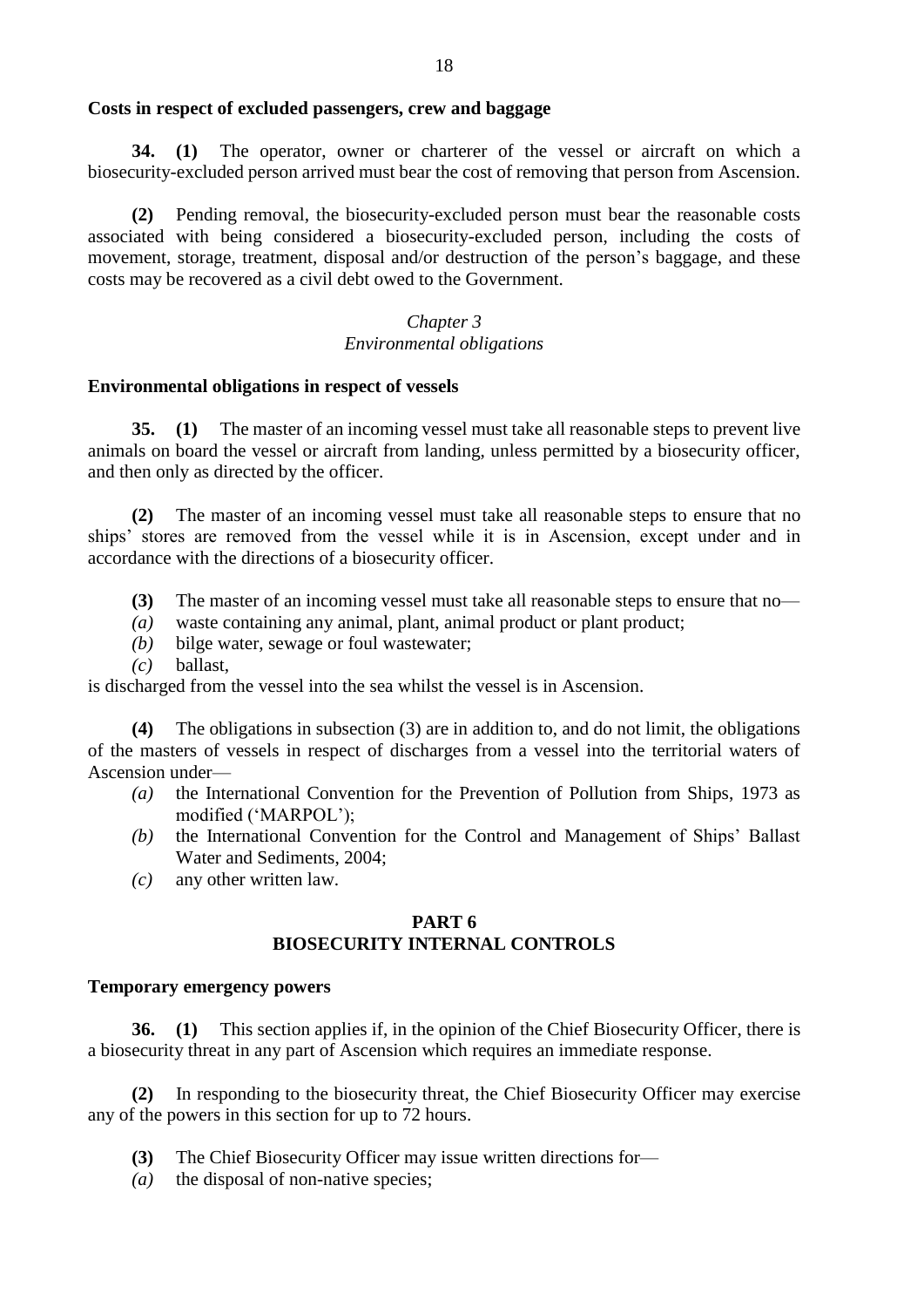- *(b)* the treatment or disposal of infected or infested animals or plants, animal or plant products, or plant material;
- *(c)* the destocking, cleaning, disinfecting or other treatment of land, premises and conveyances;
- *(d)* the inspection and treatment of regulatable articles in or entering or leaving the affected area;
- *(e)* any other biosecurity measures the Chief Biosecurity Officer reasonably considers necessary.
- **(4)** The Chief Biosecurity Officer may issue written directions governing—
- *(a)* the movement of animals or plants or their products or other regulatable articles into, out of or within the affected area;
- *(b)* the movement of humans and conveyances into, out of or within the affected area;
- *(c)* any other activity that the Chief Biosecurity Officer reasonably considers needs to be controlled.

**(5)** In responding to the biosecurity threat, a biosecurity officer may exercise the powers set out in paragraph 1 of Schedule 1.

**(6)** If any of the powers in this section are exercised, the Chief Biosecurity Officer must, as soon as practicable, report to the Administrator—

- *(a)* the fact that the power has been exercised;
- *(b)* the nature of the biosecurity threat identified;
- *(c)* the area or areas affected;
- *(d)* when the 72-hour period expires;
- *(e)* the likelihood that it will be necessary to declare a biosecurity emergency (whether at the expiry of the 72-hour period or sooner).

**(7)** If the biosecurity threat remains after the expiry of the 72-hour period in subsection (2), the Chief Biosecurity Officer must, if he or she determines it necessary, advise the Governor to declare a biosecurity emergency in accordance with section 37.

**(8)** For the purpose of this section, **"regulatable article"** includes an article, substance, goods or thing which is not otherwise a regulatable article but which the Chief Biosecurity Officer reasonably suspects to be infested with a pest or infected by a disease.

## **Declaration of biosecurity emergency**

**37. (1)** The Governor, on the advice of the Chief Biosecurity Officer that a biosecurity emergency has arisen in the whole or a part of Ascension, may by order make a biosecurity emergency declaration in respect of the whole of or that part of Ascension.

- **(2)** A biosecurity emergency declaration must state—
- *(a)* the date and time on which it was made;
- *(b)* the nature of the biosecurity emergency;
- *(c)* any area affected, including the boundaries of that area.

**(3)** The Governor must report the fact and circumstances of a biosecurity emergency declaration to the Island Council either before it is made, if circumstances permit, or otherwise as soon as practicable after it is made.

**(4)** During the period when a biosecurity emergency declaration is in force—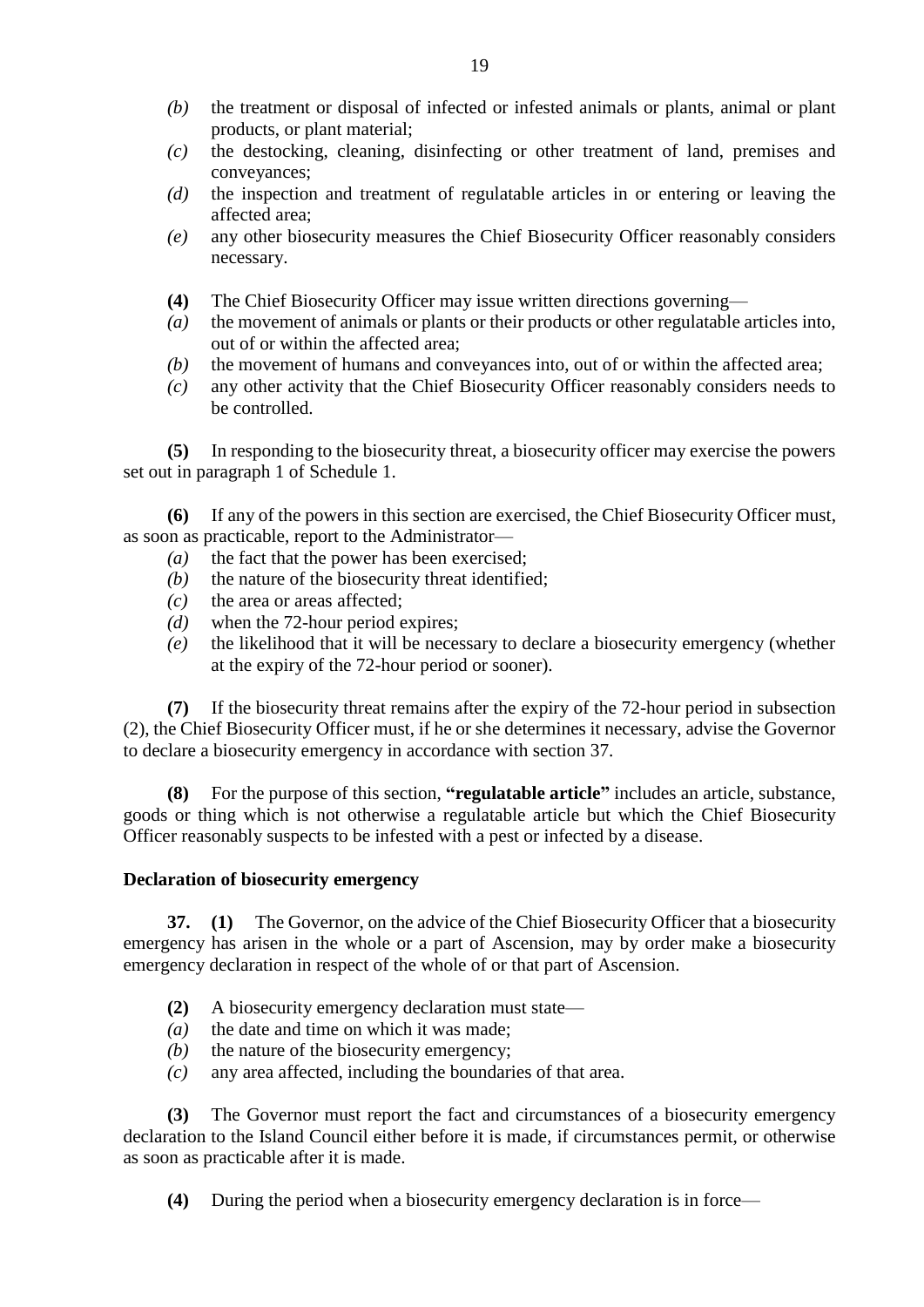*(a)* the Chief Biosecurity Officer may exercise, or continue to exercise, the powers conferred by section 36(3) and (4); and

*(b)* a biosecurity officer may continue to exercise the powers set out in paragraph 1 of Schedule 1.

**(5)** A biosecurity emergency declaration remains in force for as long as is necessary to respond to the biosecurity emergency, but the Governor must revoke it once the emergency ceases.

**(6)** In making a decision under this section, the Governor may take a precautionary approach.

- **(7)** In this section, **"biosecurity emergency"** means—
- *(a)* the incursion or suspected incursion of a non-native species into any area of Ascension;
- *(b)* the infestation or suspected infestation by a pest in any area of Ascension;
- *(c)* the existence of some other biosecurity threat,

which requires urgent action, whether by eradication, containment or other response, and for which the powers under this Ordinance are not otherwise adequate.

#### **Biosecurity emergency regulations**

**38. (1)** This section applies during the currency of a biosecurity emergency declaration.

**(2)** The Governor, acting on the recommendation of the Chief Biosecurity Officer, may make biosecurity emergency regulations to supplement the powers of the Chief Biosecurity Officer and biosecurity officers under this Ordinance.

**(3)** Biosecurity emergency regulations must include a reference to the biosecurity emergency declaration to which they relate.

**(4)** Biosecurity emergency regulations may create offences for breaches of the regulations and prescribe maximum penalties of a fine of £10,000 for an individual or £50,000 for a corporate body.

**(5)** Biosecurity emergency regulations lapse on the revocation of the biosecurity emergency declaration to which they refer.

- **(6)** In respect of action taken under biosecurity emergency regulations—
- *(a)* the cost of treatment or destruction of an article is to be borne by the Government;
- *(b)* compensation (but not for consequential loss) is payable to the owner of any, premises, conveyance or article that is used, lost, damaged or destroyed.

#### **Humane destruction of wild or feral animals**

**39. (1)** The Chief Biosecurity Officer may cause a wild or feral animal to be humanely destroyed if the Chief Biosecurity Officer—

*(a)* has reasonable grounds to suspect that the wild or feral animal is carrying a nonnative species, pest or disease, and its destruction is necessary to prevent the nonnative species, pest or disease from being established or spreading in Ascension; or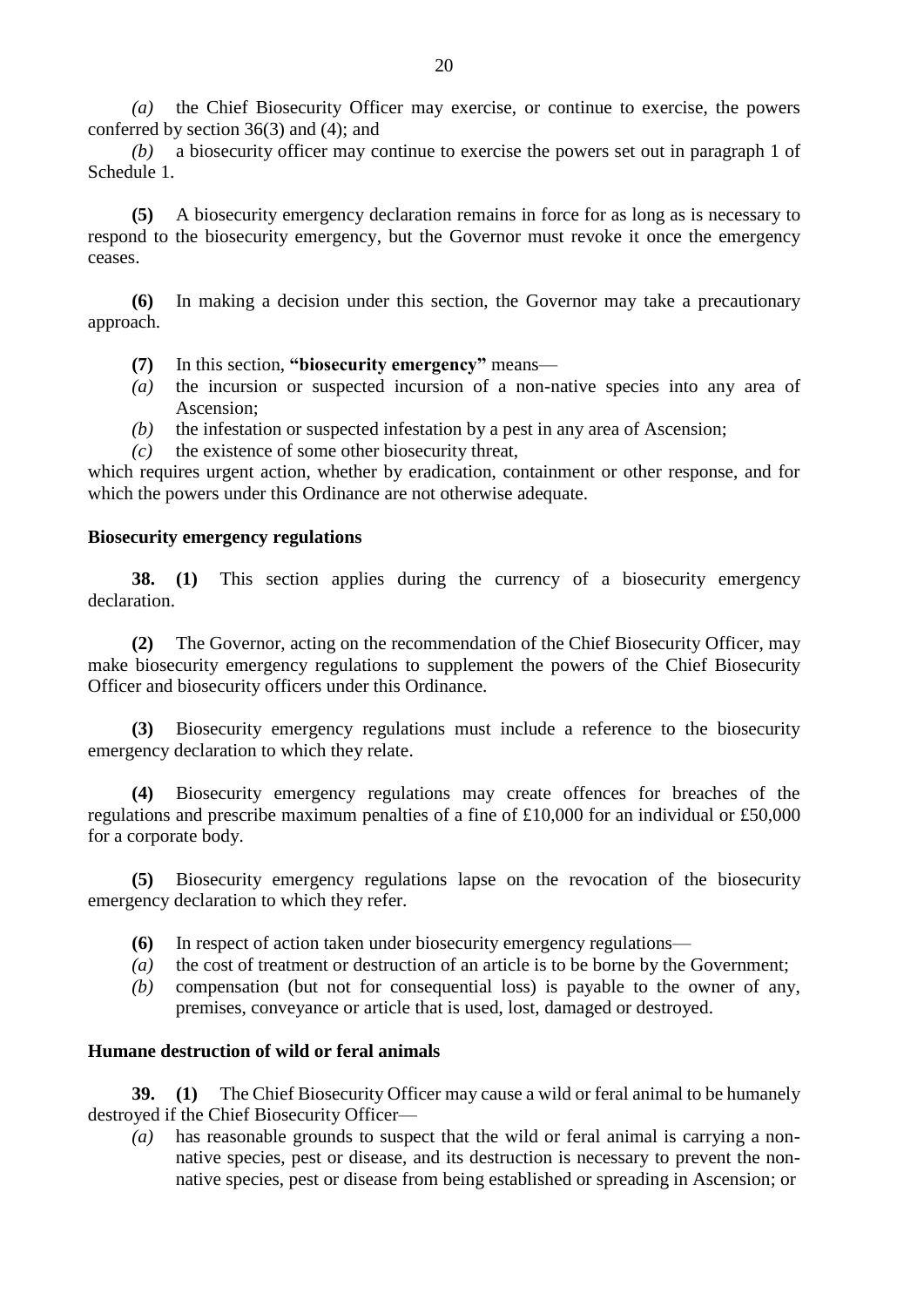*(b)* considers that a wild or feral animal poses a threat to the health or safety of other animals or to humans, or is likely to adversely impact native flora and habitats, whether or not it is carrying a non-native species, pest or disease.

**(2)** The Chief Biosecurity Officer must cause the carcass of an animal destroyed under this section to be disposed of in a manner that will not create the risk of the spread of a nonnative species, pest or disease.

**(3)** This section applies to all wild and feral animals, including those that may belong to a species protected by law, and no prosecution may be brought against a person who lawfully destroys a protected animal in accordance with this section.

#### **Beneficial organisms and biocontrol agents**

**40. (1)** The Governor, acting on the recommendation of the Chief Biosecurity Officer, may by notice in the *Gazette* authorise the release of a beneficial organism or biocontrol agent if the Governor is satisfied that the proposed release is necessary for the control or eradication of a particular non-native species, pest or disease in Ascension.

**(2)** Before making a recommendation to the Governor under subsection (1), the Chief Biosecurity Officer must make, or cause to be made, a biosecurity risk assessment as to the probable effects of the release.

- **(3)** A notice published under subsection (1) must state—
- *(a)* the organism or agent to be released;
- *(b)* the non-native species, pest or disease which it is intended to control or eradicate;
- *(c)* the area where it may be released;
- *(d)* the period during which it may be released;
- *(e)* any conditions subject to which the approval is granted.

**(4)** No liability attaches to the Governor, the Chief Biosecurity Officer or a biosecurity officer or other public officer in respect of the release of organisms or biocontrol agents in accordance with this section, except on proof of negligence or malice.

**(5)** In this section, **"beneficial organism"** and **"biocontrol agent"** means a natural enemy, antagonist or competitor of a non-native species or of a pest or disease, and any other self-replicating biotic entity used for the control of non-native species, pests and diseases.

## **PART 7 GENERAL ADMINISTRATIVE PROVISIONS**

#### **Biosecurity records**

**41.** The Chief Biosecurity Officer must maintain such records as are necessary for the effective operation of the biosecurity control regime established by this Ordinance, including copies of—

- *(a)* biosecurity import exemptions granted under section 7;
- *(b)* decisions to refuse biosecurity import exemptions under section 7;
- *(c)* biosecurity import specifications issued under section 9;
- *(d)* biosecurity import licences granted under section 10;
- *(e)* decisions to refuse biosecurity import clearance under section 15;
- *(f)* biosecurity vessel specifications issued under section 24;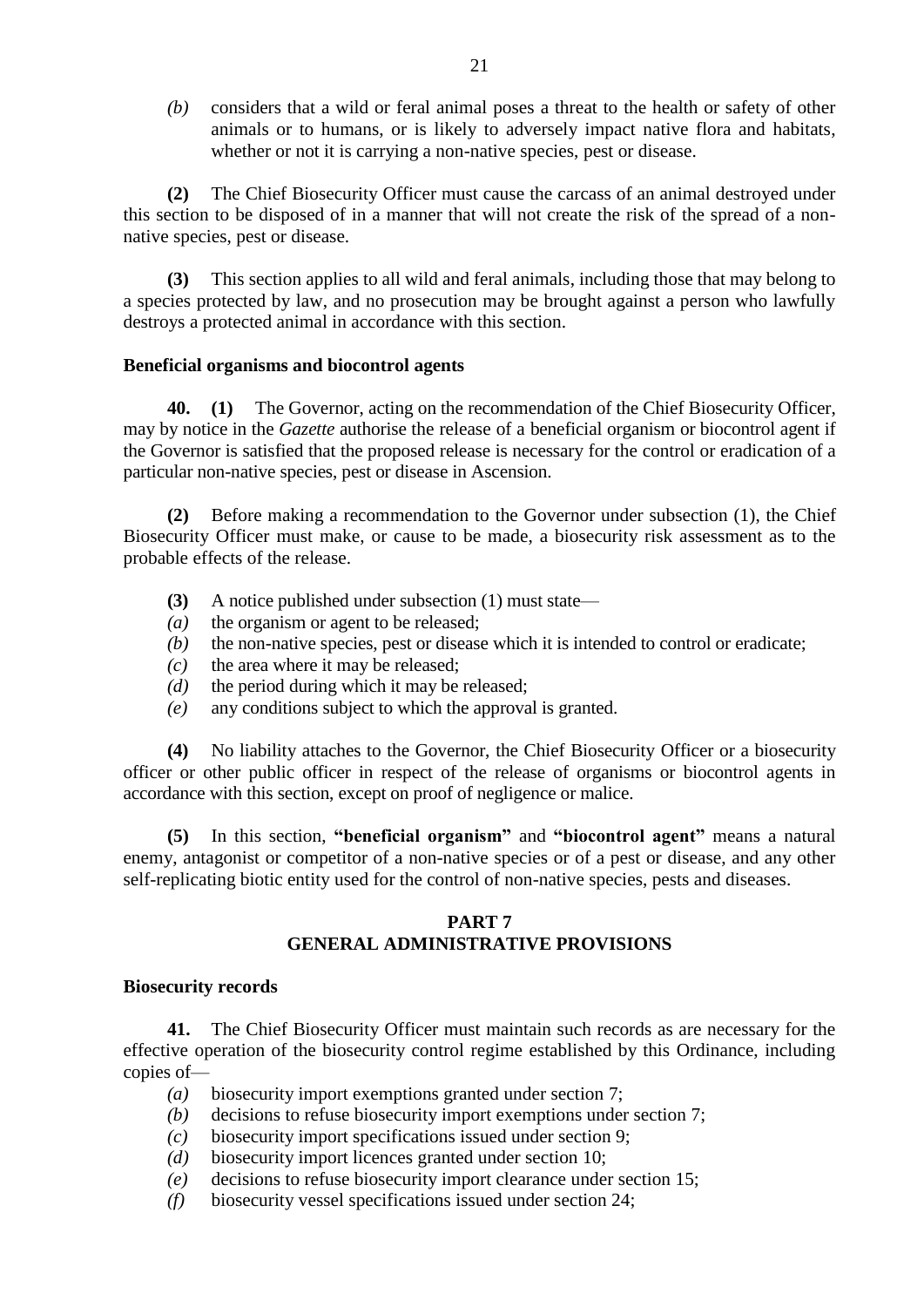- *(g)* decisions to refuse biosecurity landing clearance under section 25;
- *(h)* decisions to refuse biosecurity entry clearance under section 31;
- *(i)* in respect of the exercise of emergency powers under section 36—
	- (i) any report made to the Administrator under section 36(6); (ii) any directions issued under section  $36(3)$  or (4);
- *(j)* biosecurity emergency declarations made under section 37;
- *(k)* authorisations for the release of beneficial organisms and biocontrol agents under section 40.

## **Service of notices**

- **42. (1)** A written notice or document may be—
- *(a)* delivered in person;
- *(b)* sent electronically; or
- *(c)* sent by post if the person has not provided an email address and is not in Ascension.

**(2)** In the case of a corporate body, a notice or document may be served on an officer or employee of that body who is authorised to accept service of notices or documents on its behalf.

**(3)** A notice sent electronically is deemed to have been given when it is sent in the absence of an error message to indicate that transmission has been unsuccessful.

- **(4)** If a notice or document is sent by post, it must be sent—
- *(a)* in the absence of an address, to a person's last known address or principal place of business;
- *(b)* in respect of a corporate body, to that body's registered address or principal place of business.
- **(5)** If the whereabouts of a person are unknown, then any written notice or document may be placed on file and will be deemed to have been given on that date.

## **Administrative review**

**43. (1)** The following decisions may be challenged by way of an application to the Administrator for an administrative review–-—

- *(a)* a decision to refuse, impose conditions on, vary or revoke a biosecurity import exemption;
- *(b)* a decision to refuse, impose conditions on, vary or revoke a biosecurity import licence;
- *(c)* a decision to refuse biosecurity import clearance;
- *(d)* a decision to refuse biosecurity landing clearance;
- *(e)* a decision to refuse biosecurity entry clearance.
- **(2)** An application under—
- *(a)* subsection (1)*(a)* and *(b)* may be made only by the applicant;
- *(b)* subsection  $(1)(c)$  may be made only by the importer of the consignment to which it relates;
- *(c)* subsection (1)*(d)* may be made by the owner, operator, charterer or master of the vessel to which it relates;
- *(d)* subsection (1)*(e)* may be made only by the person to which it relates.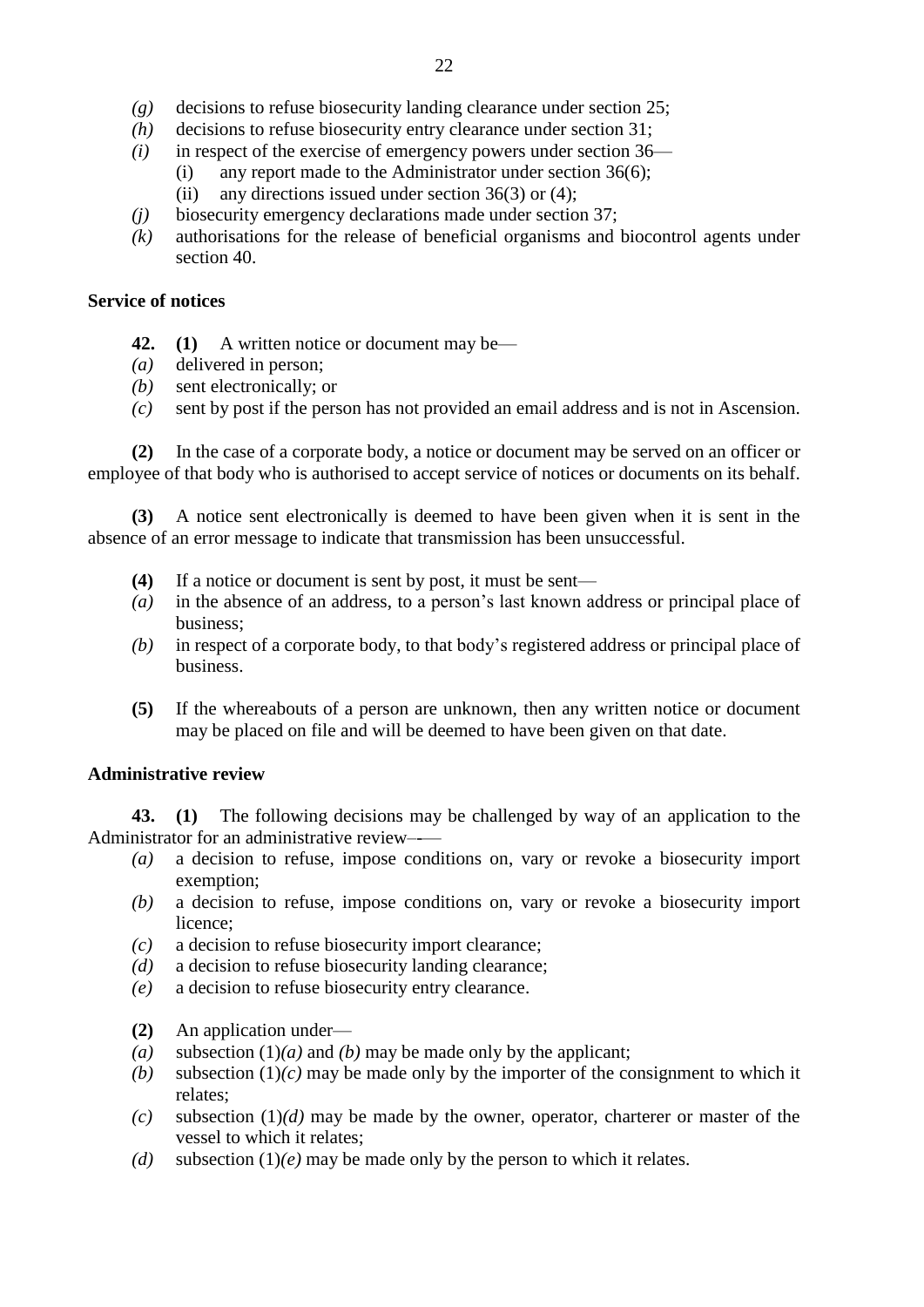**(3)** An application for administrative review must be received by the Administrator within 7 days of the decision to which it relates.

- **(4)** The making of an application for the administrative review of a decision—
- *(a)* is not suspensive of a requirement for arrangements to be made for—
	- (i) a biosecurity-excluded consignment to be reconsigned in accordance with a notice given under section 18(1);
	- (ii) a biosecurity-excluded vessel or aircraft to depart Ascension in accordance with section 28(1); or
	- (iii) a biosecurity-excluded person and their baggage to be removed from Ascension in accordance with section 33(1);
- *(b)* does not prevent the application of biosecurity measures in the meantime.
- **(5)** An administrative review must be determined—
- *(a)* on judicial review principles;
- *(b)* without an oral hearing unless, in the opinion of the Administrator, an oral hearing is necessary in the interests of justice.
- **(6)** At the conclusion of an administrative review, the Administrator may—
- *(a)* uphold the original decision;

*(b)* quash a decision and remit it to the Chief Biosecurity Officer for determination or redetermination as the case may be.

**(7)** The quashing of a decision does not retrospectively affect the lawfulness or validity of another decision taken or action carried out in reliance on it.

# **Liability and compensation**

**44. (1)** Subject to subsection (3), no compensation is payable for loss (including consequential loss) or damage (including partial or complete destruction) caused by or arising from the lawful exercise of the powers under this Ordinance, including—

- *(a)* a decision to reject an application for a biosecurity import exemption or a biosecurity import licence;
- *(b)* a decision to refuse, impose conditions on, vary or revoke a biosecurity import exemption or a biosecurity import licence;
- *(c)* a decision to refuse biosecurity import clearance, biosecurity landing clearance or biosecurity entry clearance; or
- *(d)* a delay in reaching any of the above decisions.

**(2)** No act done by the Governor, the Administrator, the Chief Biosecurity Officer or biosecurity officer, if done *bona fide* in the exercise of the powers, functions and duties conferred or imposed by or under this Ordinance, renders them liable to any action, suit, claim or demand whatsoever.

**(3)** Compensation for loss (other than consequential loss) or damage may be payable if the plaintiff can prove malice or negligence, but the amount of such compensation must take into account any contributory conduct by the plaintiff, including failure to comply with—

- *(a)* a requirement in respect of a relevant application;
- *(b)* a condition attached to a biosecurity import exemption;
- *(c)* the requirement to apply for a biosecurity import licence;
- *(d)* a condition attached to a biosecurity import licence;
- *(e)* a requirement of an applicable specification;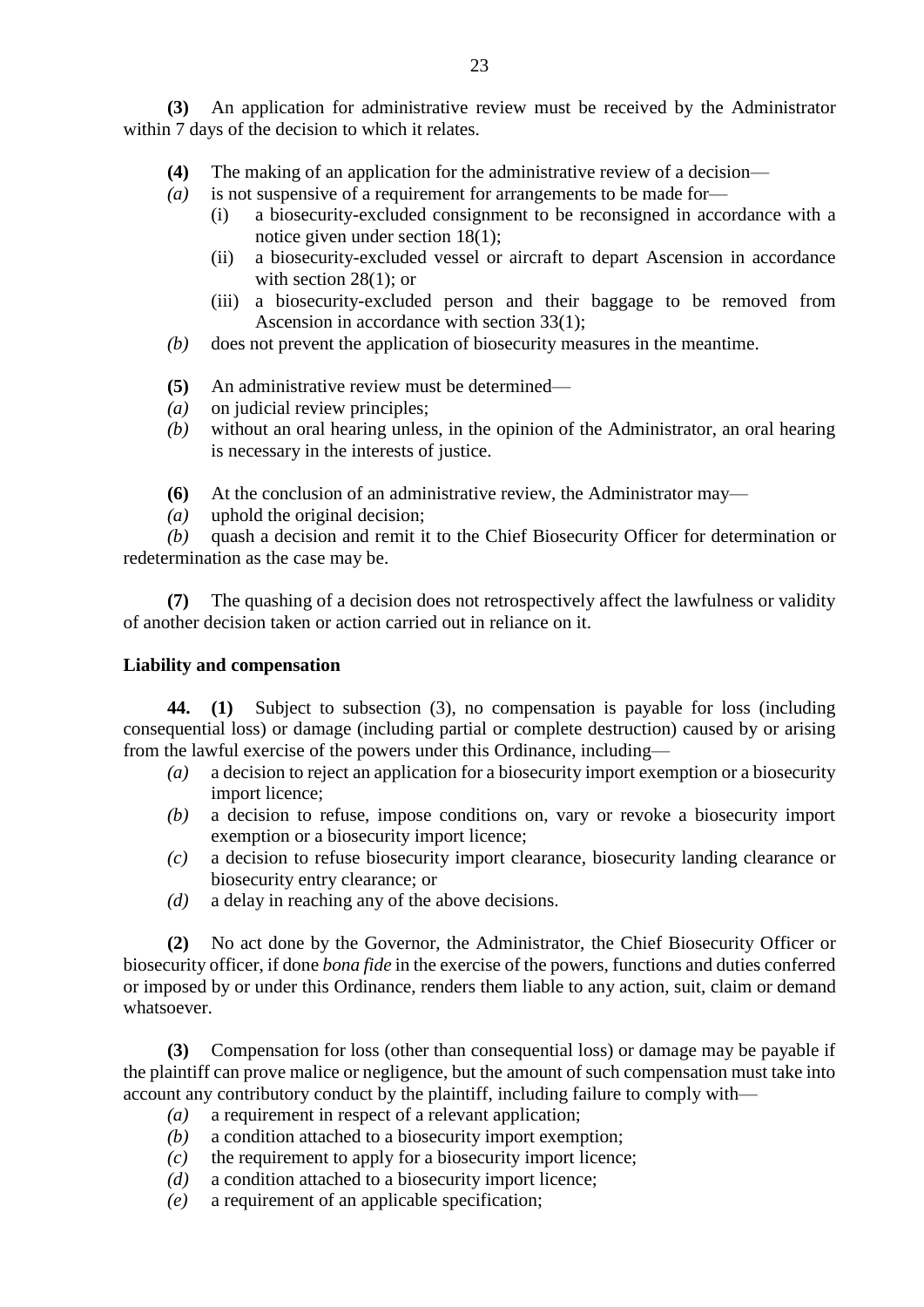- *(f)* a lawful direction given by the Chief Biosecurity Officer in accordance with section 36(3) or (4);
- *(g)* a lawful direction given or a requirement imposed by a biosecurity officer.

## **PART 8 OFFENCES**

## *Chapter 1 Offences and penalties*

## **General offences**

**45. (1)** A person who knowingly or recklessly submits a declaration or application, or provides further information, which is materially false or misleading (including by omission), commits an offence.

Maximum penalty: A fine of £5,000, imprisonment for 6 months, or both.

- **(2)** A person commits an offence if the person—
- *(a)* wilfully obstructs a biosecurity officer in the lawful exercise of the powers set out in paragraph 1 of Schedule 1;
- *(b)* refuses or otherwise fails without reasonable excuse to comply with a lawful direction given or requirement imposed under paragraph 1 of Schedule 1.

Maximum penalty: A fine of £5,000, imprisonment for 6 months, or both.

**(3)** A person who refuses or otherwise fails to comply without reasonable excuse with a direction issued in accordance with section 36(3) or (4), commits an offence. Maximum penalty: A fine of £5,000, imprisonment for 6 months, or both.

# **Offences relating to prohibited and controlled imports**

**46. (1)** A person who imports, or attempts to import, an article which is a prohibited import, otherwise than in accordance with a valid biosecurity import exemption, commits an offence.

Maximum penalty: A fine of £10,000, imprisonment for 12 months, or both.

**(2)** A person who imports, or attempts to import, an article which is a controlled import, otherwise than in accordance with the applicable biosecurity import control requirements, or a valid biosecurity import exemption, commits an offence.

Maximum penalty: A fine of £5,000, imprisonment for 6 months, or both.

**(3)** A person who owns or is in possession of a regulatable article the importation of which would, at the time the offence is committed, be prohibited in accordance with regulations referred to in section 5(1)*(b)*, commits an offence.

Maximum penalty: A fine of £5,000, imprisonment for 6 months, or both.

**(4)** A person who releases or allows to escape into the wild an animal the importation of which would, at the time the offence is committed, be prohibited in accordance with regulations referred to in section 5(1)*(b)*, commits an offence.

Maximum penalty: A fine of £5,000, imprisonment for 6 months, or both.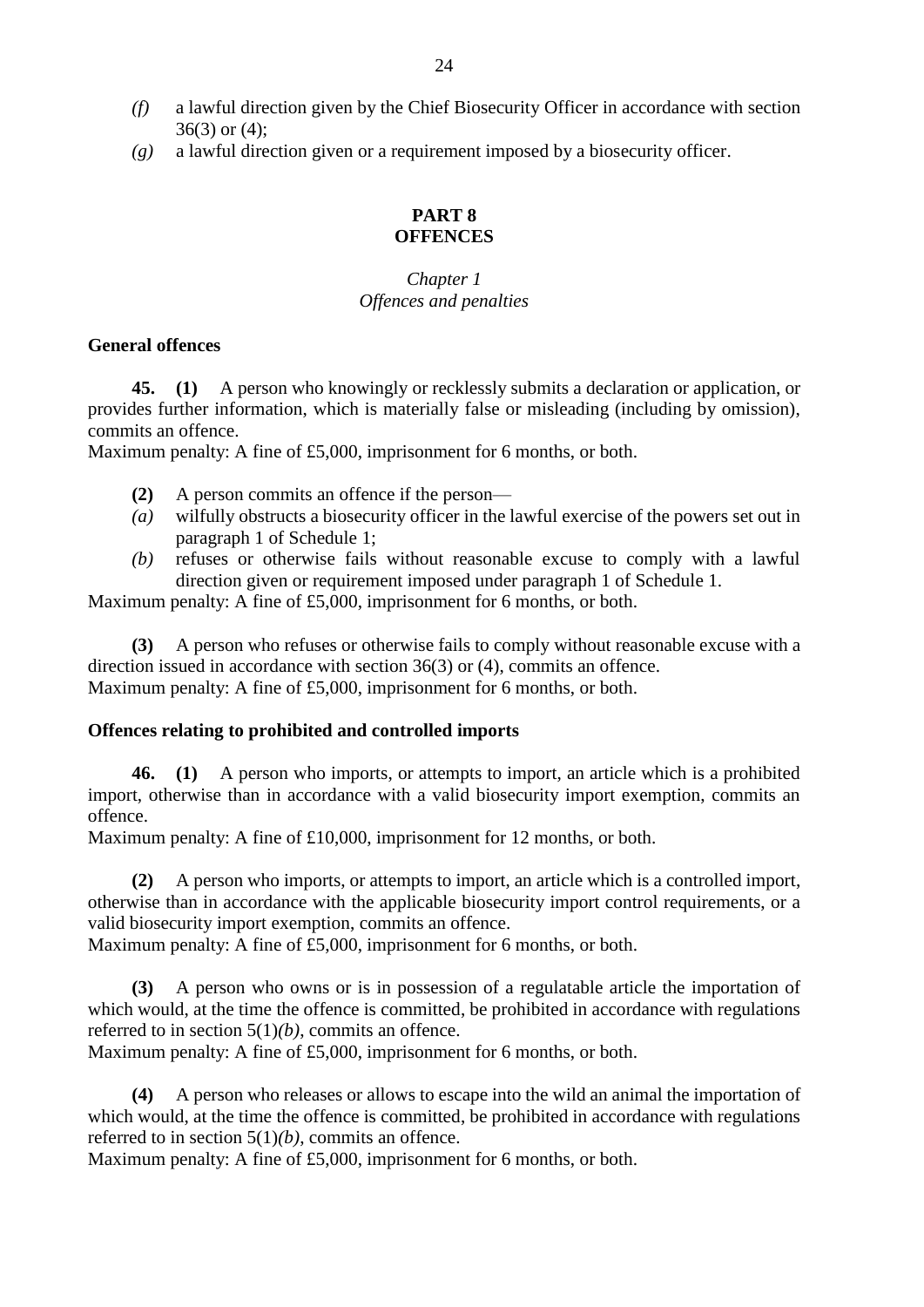**(5)** A person who plants or otherwise causes to grow in the wild a plant the import of which would, at the time the offence is committed, be prohibited in accordance with regulations referred to in section 5(1)*(b)*, commits an offence.

Maximum penalty: A fine of £5,000, imprisonment for 6 months, or both.

**(6)** It is a defence to a charge under subsection (1) or (2) for the person to prove that the article in question was not, or was no longer, in that person's power, possession or control at the time when the relevant prohibition or biosecurity import control requirement was imposed.

**(7)** It is a defence to a charge under subsection (3) for the person to prove that the article in question was imported in accordance with a valid biosecurity import exemption,

**(8)** It is a defence to a charge under this section for the person to prove that he or she took all reasonable steps and exercised all due diligence to avoid committing the offence.

## **Offence relating to biosecurity-controlled consignment**

**47. (1)** A person who without reasonable excuse interferes with a biosecuritycontrolled consignment in respect of which section 13 applies, or moves such a consignment after it has been landed in Ascension, otherwise than at the direction, or with the permission, of a biosecurity officer, commits an offence.

Maximum penalty: A fine of £5,000, imprisonment for 6 months, or both.

**(2)** A person who fails without reasonable excuse to comply with a written undertaking under section 16(2), commits an offence.

Maximum penalty: A fine of £1,000, imprisonment for 3 months, or both.

# **Offence relating to prohibited exports**

**48.** A person who exports, or attempts to export, a prohibited export in contravention of section 20, commits an offence.

Maximum penalty: A fine of £5,000, imprisonment for 6 months, or both.

# **Offences relating to import or export inspection**

**49.** A person commits an offence if, during a biosecurity import inspection under section 14 or a biosecurity export inspection under 22, the person—

- *(a)* wilfully obstructs a biosecurity officer in the lawful exercise of the powers set out in paragraph 2 of Schedule 1;
- *(b)* refuses or otherwise fails without reasonable excuse to comply with a lawful direction given or requirement imposed under paragraph 2 of Schedule 1.

Maximum penalty: A fine of £5,000, imprisonment for 6 months, or both.

# **Offences relating to vessels and aircraft**

**50. (1)** A master of a vessel or aircraft who permits the landing of cargo or baggage or the disembarkation of passengers or crew members, without having been granted biosecurity landing clearance as required under section 25, or the permission of a biosecurity officer, commits an offence.

Maximum penalty: A fine of £5,000, imprisonment for 6 months, or both.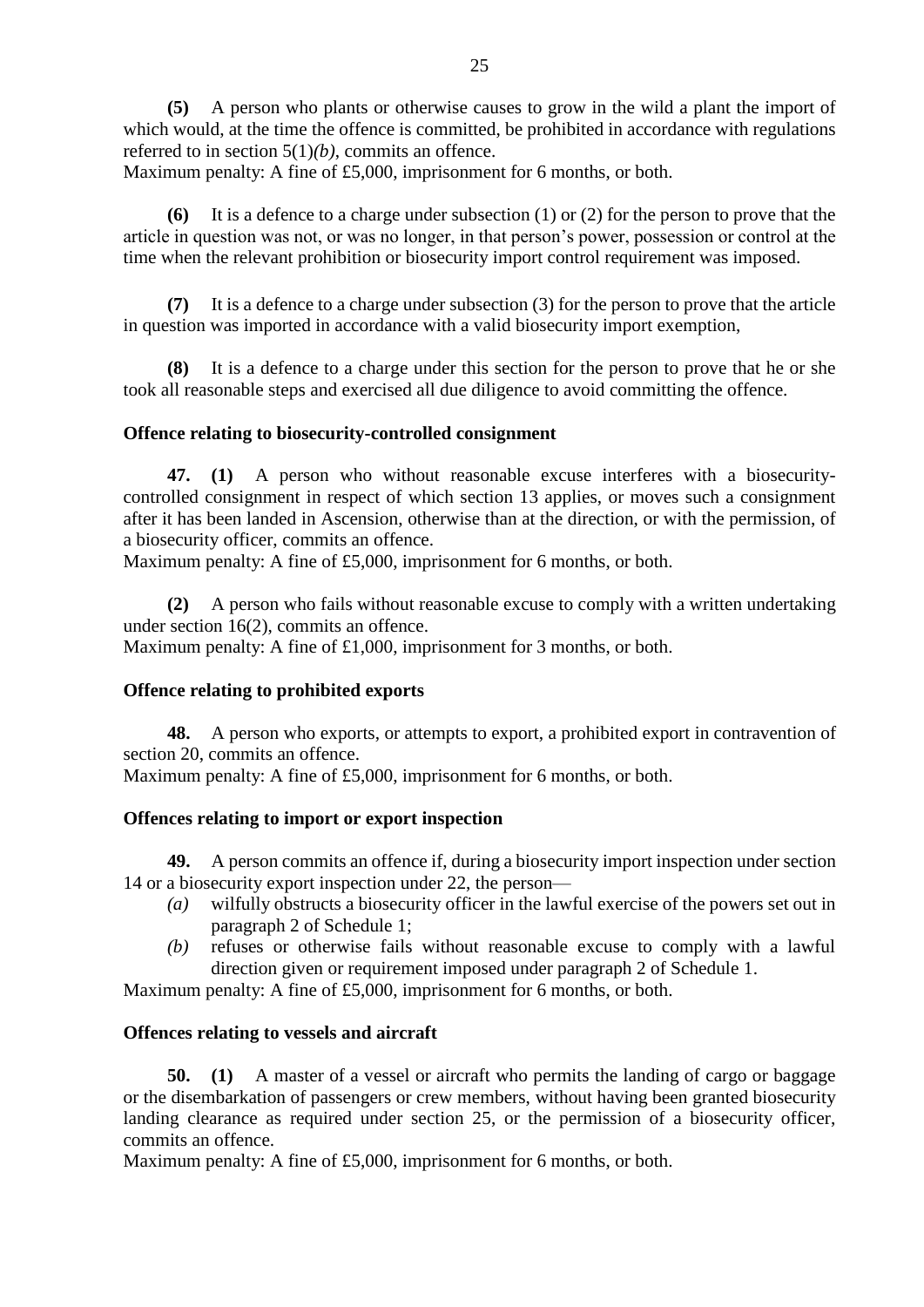**(2)** A person commits an offence if, during a biosecurity arrival inspection under section 27, the person—

- *(a)* wilfully obstructs a biosecurity officer in the lawful exercise of the powers set out in paragraph 3 of Schedule 1;
- *(b)* refuses or otherwise fails without reasonable excuse to comply with a lawful direction given or requirement imposed under paragraph 3 of Schedule 1.

Maximum penalty: A fine of £5,000, imprisonment for 6 months, or both.

**(3)** A master of a vessel or aircraft who refuses or otherwise fails without reasonable excuse to make arrangements for the vessel or aircraft to depart Ascension in accordance with section 28(1), commits an offence.

Maximum penalty: A fine of £10,000, imprisonment for 12 months, or both.

**(4)** A master of a vessel or aircraft commits an offence if the master without reasonable excuse—

- *(a)* permits the unloading of cargo or baggage, or the disembarkation of a passenger or crew member in breach of section 28(2)*(a)*; or
- *(b)* refuses or otherwise fails to comply with a direction under section 28(2)*(b).*

Maximum penalty: A fine of £10,000, imprisonment for 12 months, or both.

## **Offences relating to passengers, crew and baggage**

- **51. (1)** A person commits an offence if the person—
- *(a)* wilfully obstructs a biosecurity officer in the lawful exercise of the powers set out in paragraph 4 of Schedule 1;
- *(b)* refuses or otherwise fails without reasonable excuse to comply with a lawful direction given or requirement imposed under section 33.

Maximum penalty: A fine of £5,000, imprisonment for 6 months, or both.

**(2)** A master of a vessel or aircraft who refuses or fails without reasonable excuse to make arrangements to remove a person and that person's baggage from Ascension in accordance with section 33(1), commits an offence.

Maximum penalty: A fine of £10,000, imprisonment for 12 months, or both.

**(3)** A biosecurity-excluded person who refuses or otherwise fails without reasonable excuse to comply with a requirement to move to and remain at a location as directed by a biosecurity officer under section 33(3)*(a)*, commits an offence.

Maximum penalty: A fine of £5,000, imprisonment for 6 months, or both.

# **Offences relating to environmental obligations**

**52.** A master of a vessel or aircraft who without reasonable excuse fails to comply with an obligation under section 35 commits an offence. Maximum penalty: A fine of £5,000, imprisonment for 6 months, or both.

> *Chapter 2 General provisions relating to offences*

## **Offences by corporate bodies**

**53. (1)** If a corporate body commits an offence against this Ordinance, and it is proved that—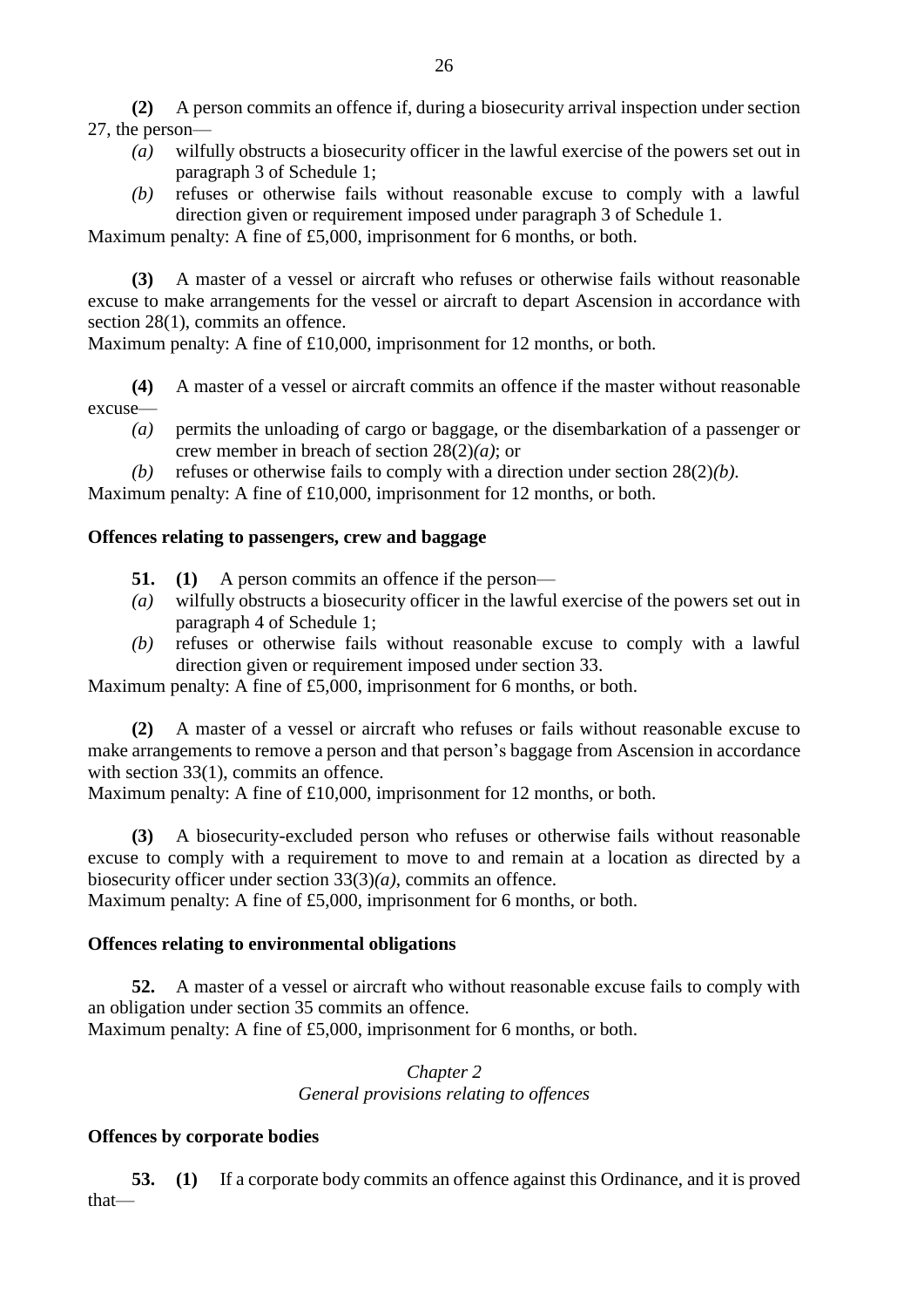- *(a)* the offence was committed with the consent or connivance of a person who was at the time of the offence an officer of the corporate body or purporting to act in that capacity; or
- *(b)* an officer of the corporate body, or a person purporting to act in that capacity, failed to exercise reasonable diligence to prevent the commission of the offence, having regard to the nature of that person's functions in the corporate body and all the circumstances,

the person commits the like offence.

**(2)** A corporate body that commits an offence is liable to a maximum fine of 5 times the maximum fine for the same offence if committed by an individual, as prescribed by the respective section.

#### **Power of a court to order forfeiture**

**54. (1)** A court convicting a person of an offence under this Ordinance may, in addition to any other penalty imposed, order the confiscation of—

- *(a)* an article used in commission of the offence; or
- *(b)* if the article has been sold, the proceeds of the sale.
- **(2)** Anything subject to an order under subsection (1) is forfeit to the Government, and—
- *(a)* a forfeited article may be sold;
- *(b)* forfeited proceeds, as well as the proceedings from the sale of a forfeited article, must be paid into the Consolidated Fund.
- **(3)** For the purposes of this section, **"article used in commission of the offence"—**
- *(a)* includes the package or container in which the goods are contained, but does not include a passengers' baggage, unless it has been constructed or adapted for the purpose of carrying prohibited or controlled imports or exports;
- *(b)* includes equipment, a conveyance and other movable thing owned by the offender which was used directly in the commission of the offence, but does not include land or buildings and fixtures on land.

**(4)** In deciding whether to order confiscation of an article or proceeds under this section, a court must have regard to the principle of proportionality.

**(5)** An order under this section must not be made in respect of a vessel or aircraft owned, operated or chartered by a foreign government.

## **PART 9 MISCELLANEOUS**

#### **Interpretation**

**55. (1)** In this Ordinance, unless the context otherwise requires—

- **"animal"** means a mammal (other than a human), bird, amphibian, fish, reptile, invertebrate or other member of the animal kingdom, whether alive or dead, and includes the egg, embryo, ova or semen and any organic animal tissue from which another animal could be produced, and the viscera or other part or portion of the body of an animal;
- **"animal product"** means an article or substance derived from an animal, whether or not in combination with another article or substance, and includes—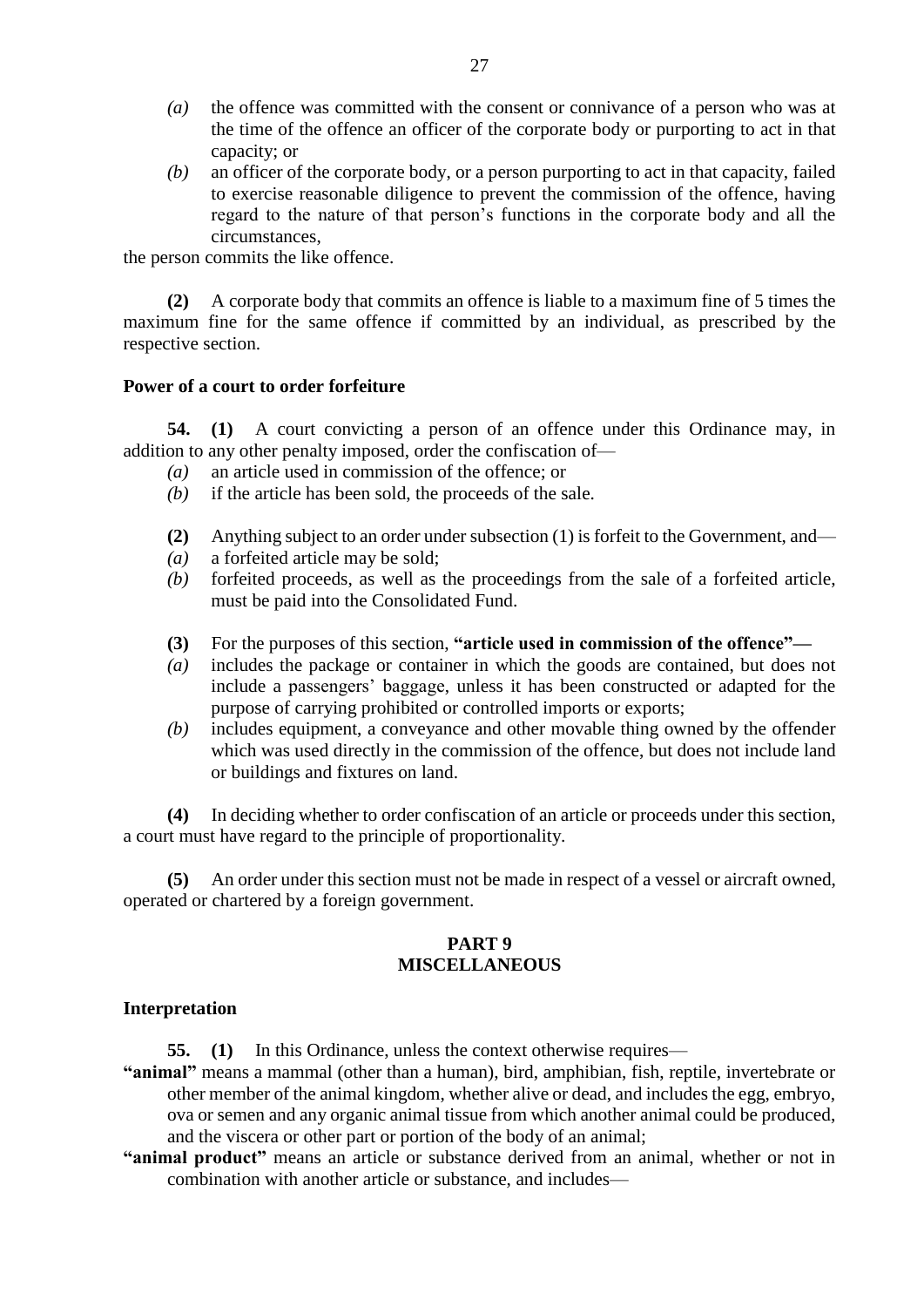- *(a)* meat, fat, milk, whey, cream, butter, cheese, eggs and other foodstuffs derived from an animal;
- *(b)* the dung, urine, faeces, saliva, bone or blood of an animal, or an article or substance derived from the dung, urine, faeces, saliva, bone or blood of an animal;
- *(c)* the secretions of an animal;
- *(d)* the hide, skin, hair, feathers, shell, horns or hoof of an animal;
- *(e)* a product or biological preparation derived from animal tissue or animal secretion;

**"article"** means a single unit of goods;

**"Ascension"** includes the territorial waters of Ascension as defined by the St Helena and Dependencies (Territorial Sea) Order 1989 (SI 1989/1994);

- **"baggage"** means goods which accompany a passenger or crew member on a vessel, including clothing and an article attached or otherwise connected to the body or clothing of a passenger or crew member;
- **"biosecurity import control requirement"** means a requirement referred to in section 8;

**"biosecurity import exemption"** means exemption granted under section 7;

- **"biosecurity measure"** means the detention, inspection, sampling, testing, treatment, or destruction of a regulatable article to eliminate or reduce the biosecurity threat presented by the article, and may include a period of quarantine;
- **"biosecurity risk"** means the likelihood of the introduction, establishment or spread of a nonnative species or of a pest or disease which would adversely affect animals, plants, human beings, the environment or economic activities, and the likely extent of such harm;
- **"biosecurity threat"** means the threat of harm being caused or adverse effects resulting to animals, plants, human beings, the environment or economic activities as a result of the introduction, establishment or spread of a non-native species, pest or disease;
- **"Chief Biosecurity Officer"** means the Chief Biosecurity Officer appointed under section 3(1) or the person deemed to have been appointed to that role pursuant to section  $3(2)$ ;
- **"corporate body"** includes a company, partnership or other incorporated body wherever or however incorporated, other than a corporation sole;
- **"consignment"** means a quantity of articles which arrive in the same vessel and are under the ownership or custody of the same person;
- **"container"** means anything in which or by which goods are encased, covered, enclosed or packed, including material in contact with the goods;
- **"controlled import"** means a regulatable article the importation of which is subject to controls in accordance with regulations referred to in section  $5(1)(b)(ii)$ ;
- **"conveyance"** means a vessel, aircraft, vehicle or other means of transporting people, goods or animals from one location to another;
- **"country"** includes a territory or part of a country that administers its own biosecurity laws;
- **"country of export"** in respect of a consignment means the port at which the consignment was loaded aboard the vessel on which it has arrived, or is due to arrive, in Ascension;
- **"country or area of origin"** in respect of an article (including a regulatable article) includes both the country or area from which the article originates and its country of export (to the extent that the two are not the same);
- **"Director of Fisheries"** has the same meaning as in the Fisheries (Conservation and Management) Ordinance, 2015;
- **"export"** as a verb means to take goods or to cause goods to be taken out of Ascension, and "**exporter**" means the owner of such goods;
- **"fittings"** means a stall, box, cage, enclosure, pen, net or other material used for penning, yarding, confining or containing an animal and includes a harness, saddlery, rope, bucket, trough, bedding, utensil or implement used in the handling or keeping of animals or animal products;
- **"fodder"** means water, meat, vegetables, grain or material used for the food or litter of animals, or the storage of animal products;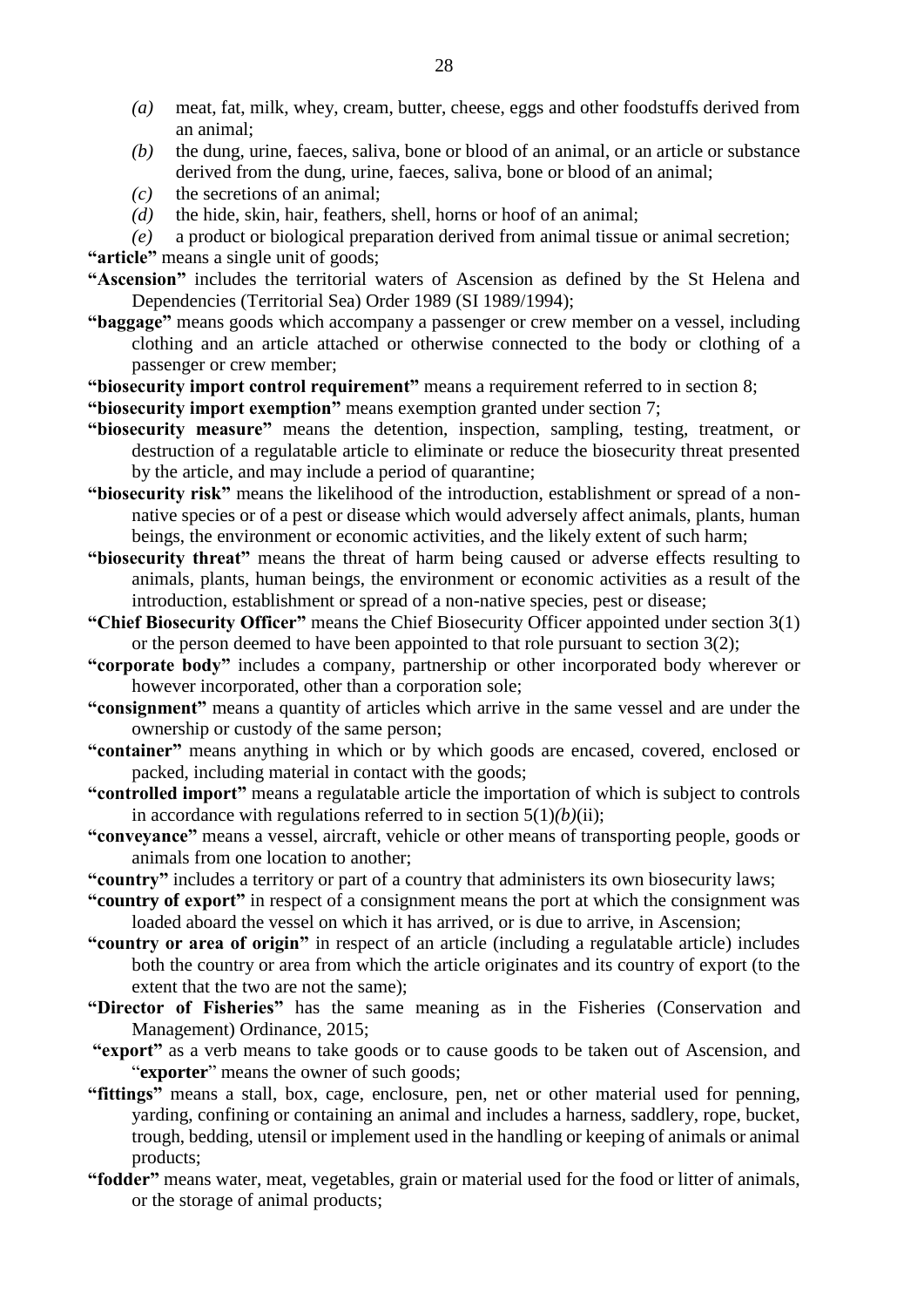- **"host materia**l**"** means packing material, container, fittings, litter, manure, fodder or similar goods that might have had contact with animals or plants or their products;
- **"import"** as a verb means to bring goods or cause goods to be brought into Ascension with a view to the goods being landed and includes the importation of goods for the purpose of re-export or goods that are otherwise in transit, and "**importer**" means owner of such goods;
- **"infected"**, in relation an animal or plant, means that the animal or plant is diseased or may have been exposed to the risk of infection by disease during the preceding six months;
- **"infested"**, in relation an item or area, means that there is present in the item or area a living pest or disease;
- **"IPPC"** means the International Plant Protection Convention of the Food and Agriculture Organization of the United Nations;
- **"living organism"** means an organism capable of transferring or replicating genetic material, including sterile organisms, viruses, viroids, plasmids, bacteriophages and prions;
- **"non-native species"**, in relation to plant or animal, means a species, subspecies or lower taxon, introduced outside its natural past or present distribution, and includes a part, gamete, seed, egg or propagule of such species that might survive and subsequently reproduce;
- **"OIE"** means the Organisation Internationale Epizoötique or World Organisation for Animal Health;
- **"organism"** means a biotic entity capable of reproduction or replication, other than a human;
- **"owner"** in respect of any goods means a person having legal ownership of, or a beneficial interest in, those goods;
- **"packing material"** means fabric, paper, cardboard, plastic, wood, straw, grass or leaves used in packing goods*,* and any other type of material in which goods are covered, enclosed, contained or wrapped;
- **"prohibited export"** means a regulatable article the exportation of which is prohibited in accordance with regulations referred to in section 20;
- **"prohibited import"** means a regulatable article the importation of which is prohibited by regulations referred to in section  $5(1)(b)(i)$  in respect of which no exemption has been granted under section 7;
- **"plant"** includes seeds, germplasm, any other part of a plant and a dead or preserved plant, including a marine plant;

**"plant material"** means unmanufactured material of plant origin, including grain;

## **"plant product"** means—

- *(a)* plant material;
- *(b)* timber; and
- *(c)* a product manufactured wholly or partly from one or more plants;

# **"regulatable article"** means—

- *(a)* an animal or animal product;
- *(b)* a plant, plant product or plant material;
- *(c)* a living organism, whether modified or not;
- *(d)* soil, sand, gravel and aggregate;
- *(e)* genetic material;
- *(f)* human remains;
- *(g)* host material;
- *(h)* clothing, machinery or other article that may contain, or have adhering to it, anything mentioned in paragraph  $(a)$ ,  $(b)$ ,  $(c)$  or  $(d)$ ;
- *(i)* garbage;
- *(j)* any other article, substance, goods or thing specified in regulations under section 5(1)*(a)*;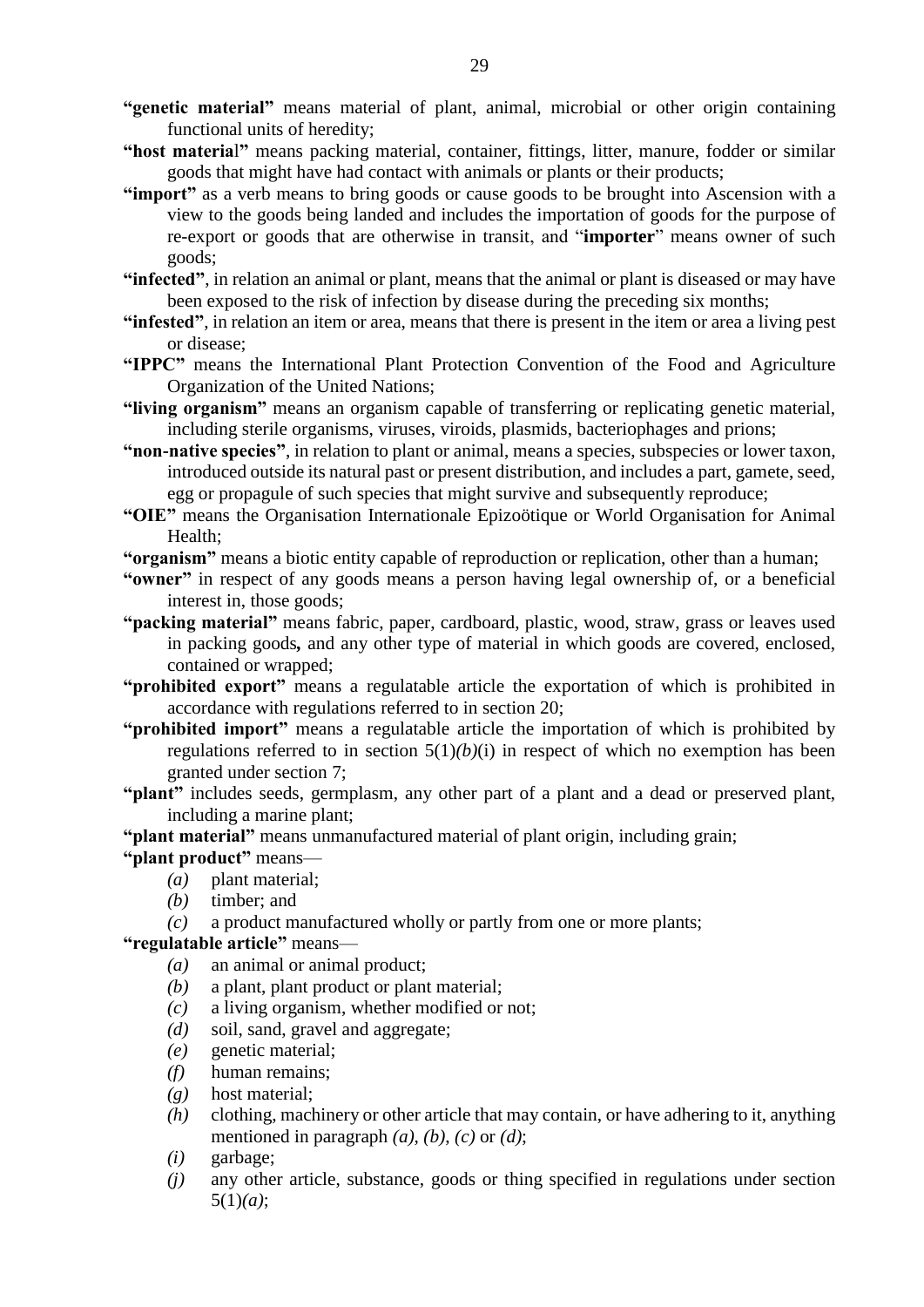**"timber"** includes round wood, sawn wood, wood chips and dunnage, with or without bark; **"waste"** means waste material derived in whole or in part from plants, fruit, vegetables, meat or other plant or animal material, or other refuse of a kind that has been associated with plants, fruits, vegetables, meat or other plant or animal material.

#### **Crown application**

**56.** This Ordinance binds the Crown in right of the Government of Ascension, save that no provision of, or made under, the Ordinance renders the Crown liable to prosecution for any offence or the payment of a fee.

#### **Exercise of powers subject to Memorandum of Understanding**

**57.** The exercise of powers conferred by this Ordinance within the sites, as defined by Article IV of the Bahamas Long Range Proving Ground Agreement dated 25 June 1956, may be subject to a memorandum of understanding between the Administrator and the Commanding Officer of United States Forces in Ascension.

#### **Extra-territorial application**

**58. (1)** This Ordinance applies to persons, conveyances, containers and goods outside Ascension to the extent needed for its effective operation.

**(2)** A person or authority outside Ascension may, at the request of the Chief Biosecurity Officer, carry out the inspection, testing and treatment of conveyances, containers, baggage and regulatable articles.

#### **Regulations**

**59. (1)** The Governor may make regulations for the effective implementation of this Ordinance and the performance of the biosecurity functions of the Government.

- **(2)** Without limiting subsection (1), regulations made by the Governor may—
- *(a)* prescribe forms to be used and fees to be paid which may be non-refundable;
- *(b)* prescribe the charges for the biosecurity services provided by the Government;
- *(c)* the period for which records must be retained under section 41.
- **(3)** In making regulations under this Ordinance, the Governor must take into account—
- *(a)* any biosecurity risk assessment the Governor considers relevant;
- *(b)* the international obligations applying to Ascension in respect of biosecurity and trade in regulatable articles;
- *(c)* the resources available in and to Ascension for biosecurity control.

**(4)** If regulations under subsection (2) prescribe fees, the Governor must provide a draft to the Island Council before they are made.

**(5)** Regulations made under this section must be made available on the Ascension Island Government web site.

#### **Relationship with other written laws**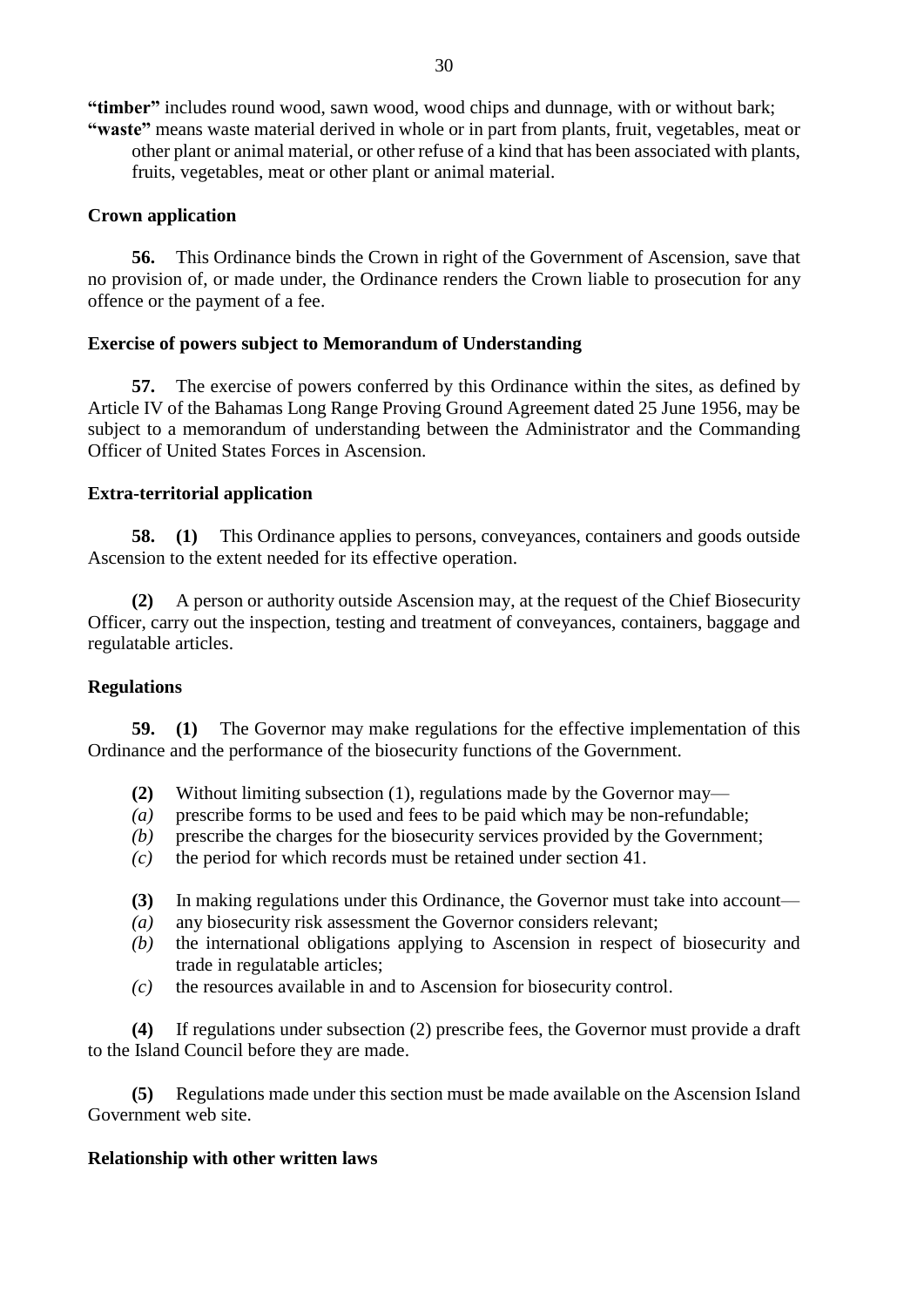**60. (1)** This Ordinance is in addition to, and does not derogate from, any other written law. In particular, but without limiting this rule, this Ordinance does not displace a statutory requirement relating to—

- *(a)* immigration;
- *(b)* customs;
- *(c)* human health on board vessels in Ascension;
- *(d)* the environmental obligations of masters and owners of fishing vessels in the waters of Ascension;
- *(e)* trade in endangered species;
- *(f)* protection of wildlife;
- *(g)* national and marine protected areas.

**(2)** The issue of a permit or licence under any written law relating to the subjects mentioned in subsection (1) does not displace the requirement under this Ordinance for biosecurity import clearance of regulatable articles, including as appropriate the issuing of licences and other documents.

**(3)** This Ordinance does not remove or abridge a power or authority that a police officer or customs officer would have had if this Ordinance had not been enacted.

**\_\_\_\_\_\_\_\_\_\_\_\_\_\_\_\_**

## **SCHEDULE 1 POWERS OF BIOSECURITY OFFICERS**

#### **General powers of biosecurity officers**

**1. (1)** If a biosecurity officer has reasonable grounds to suspect the presence of a biosecurity threat that requires an immediate response, the biosecurity officer may—

- *(a)* require a person in control of a conveyance to cause it to stop;
- *(b)* inspect, board and search a conveyance;
- *(c)* inspect, and if necessary take copies, of such documents as the biosecurity officer may require for the purposes of this Ordinance;
- *(d)* inspect a container or packaging;
- *(e)* open a container or packaging, or require the person in possession of it to do so;
- *(f)* inspect the contents of a container or packaging;
- *(g)* enter and search premises other than a dwelling house (but including the area adjacent to a dwelling house);
- *(h)* enter and search a dwelling house—
	- (i) with the occupier's permission; or
	- (ii) in accordance with a warrant issued under sub-paragraph (2).

**(2)** A biosecurity officer may only enter and search of a dwelling house under paragraph 1(1)(h) in the presence of a police officer.

**(3)** On application by a biosecurity officer, a justice of the peace may issue a warrant permitting a biosecurity officer to enter and search a dwelling house for any article which is likely to pose an immediate biosecurity threat to Ascension if the justice of the peace is satisfied that—

- *(a)* there are reasonable grounds to suspect that the dwelling house contains such an article;
- *(b)* the biosecurity threat requires an immediate response;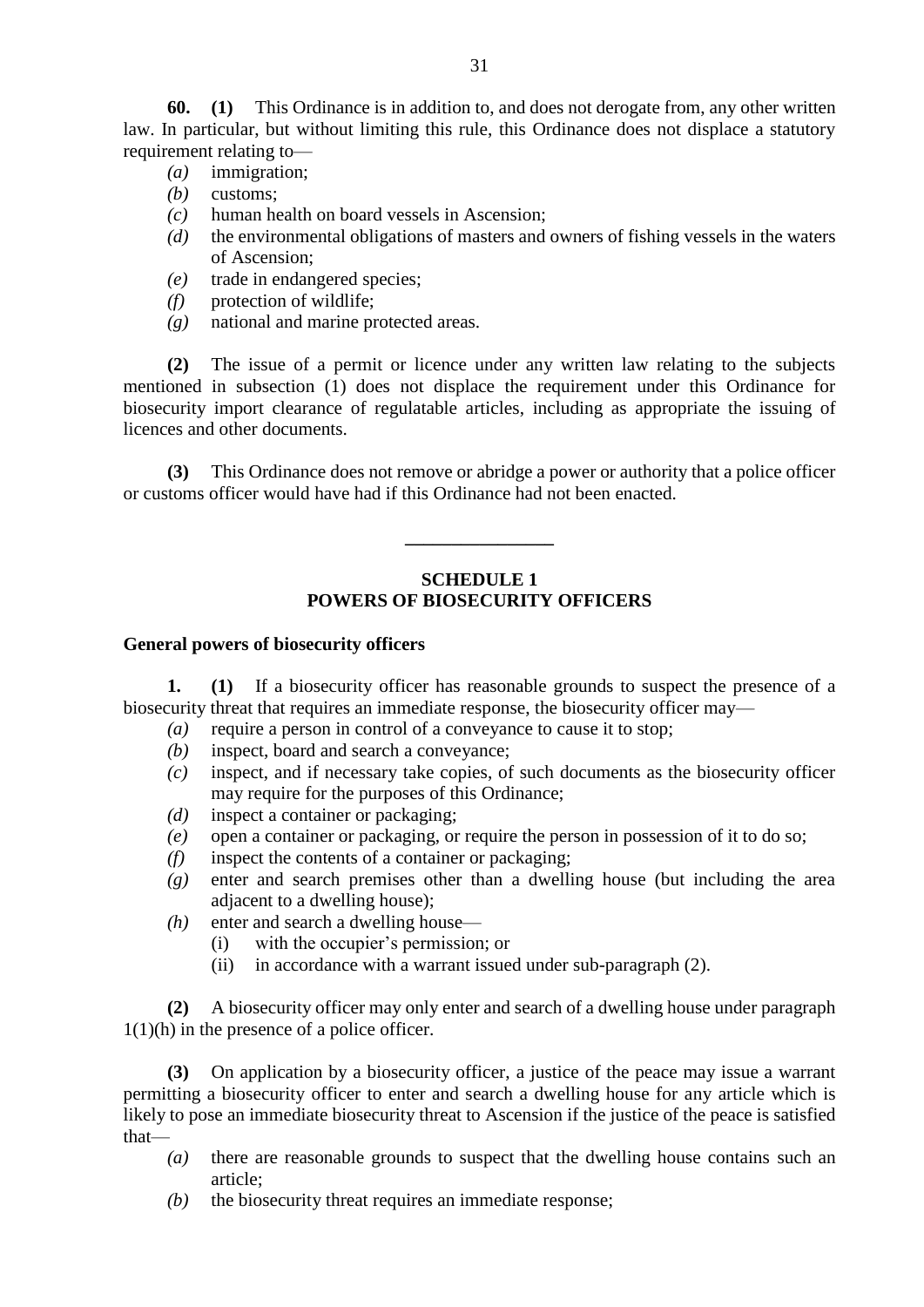*(c)* the permission of the occupier to enter and search the premises cannot be obtained or has been refused.

**(4)** If a biosecurity officer during a search or inspection discovers any article which is likely to pose an immediate biosecurity threat to Ascension then the biosecurity officer may—

- *(a)* detain it;
- *(b)* move it;
- *(c)* where necessary to identify an article, take a sample from it and conduct a test on it;
- *(d)* apply such biosecurity measures as are necessary to reduce to an acceptable level the biosecurity threat it poses (including partial or complete destruction).

## **Powers in respect of biosecurity import and export inspections**

**2.** Where this paragraph applies, for the purpose of carrying out a biosecurity import inspection under section 14 or a biosecurity export inspection under section 22, a biosecurity officer may, in respect of—

- *(a)* a consignment—
	- (i) detain it;
	- (ii) move it;
	- (iii) inspect a container or packaging;
	- (iv) open a container or packaging, or require the person in possession of it to do so;
	- (v) inspect the contents of a container or packaging;
	- (vi) where necessary to identify an article, take a sample from it and conduct testing on that sample;
	- (vii) apply such biosecurity measures as are necessary to comply with an applicable biosecurity import exemption or biosecurity import control requirement;
	- (viii) take such steps as the biosecurity officer considers necessary to reduce to an acceptable level any biosecurity threat detected during the inspection;
- *(b)* a prohibited import or export including, if necessary, any container or packaging in which it is contained —
	- (i) seize it;
	- (ii) detain it;
	- (iii) move it:
	- (iv) apply such biosecurity measures as are necessary to reduce to an acceptable level any biosecurity threat it poses (including partial or complete destruction);
- *(c)* the importer, exporter or any person in possession of the consignment ("P"), as the case may be—
	- (i) direct P to cooperate with the exercise of the powers in this paragraph;
	- (ii) require P to answer questions about the consignment and articles in it;
	- (iii) require P to provide documents or information concerning the consignment and articles in it.

## **Powers in respect of biosecurity arrival inspections**

**3. (1)** Where this paragraph applies, a biosecurity officer may, for the purposes of this Ordinance, require the master of a vessel or aircraft—

- *(a)* to apply, or cause to be applied, to a part of the vessel or aircraft such treatment as the biosecurity officer may require;
- *(b)* to permit a biosecurity officer to inspect the exterior of the vessel or aircraft, including a vessel's hull and propeller;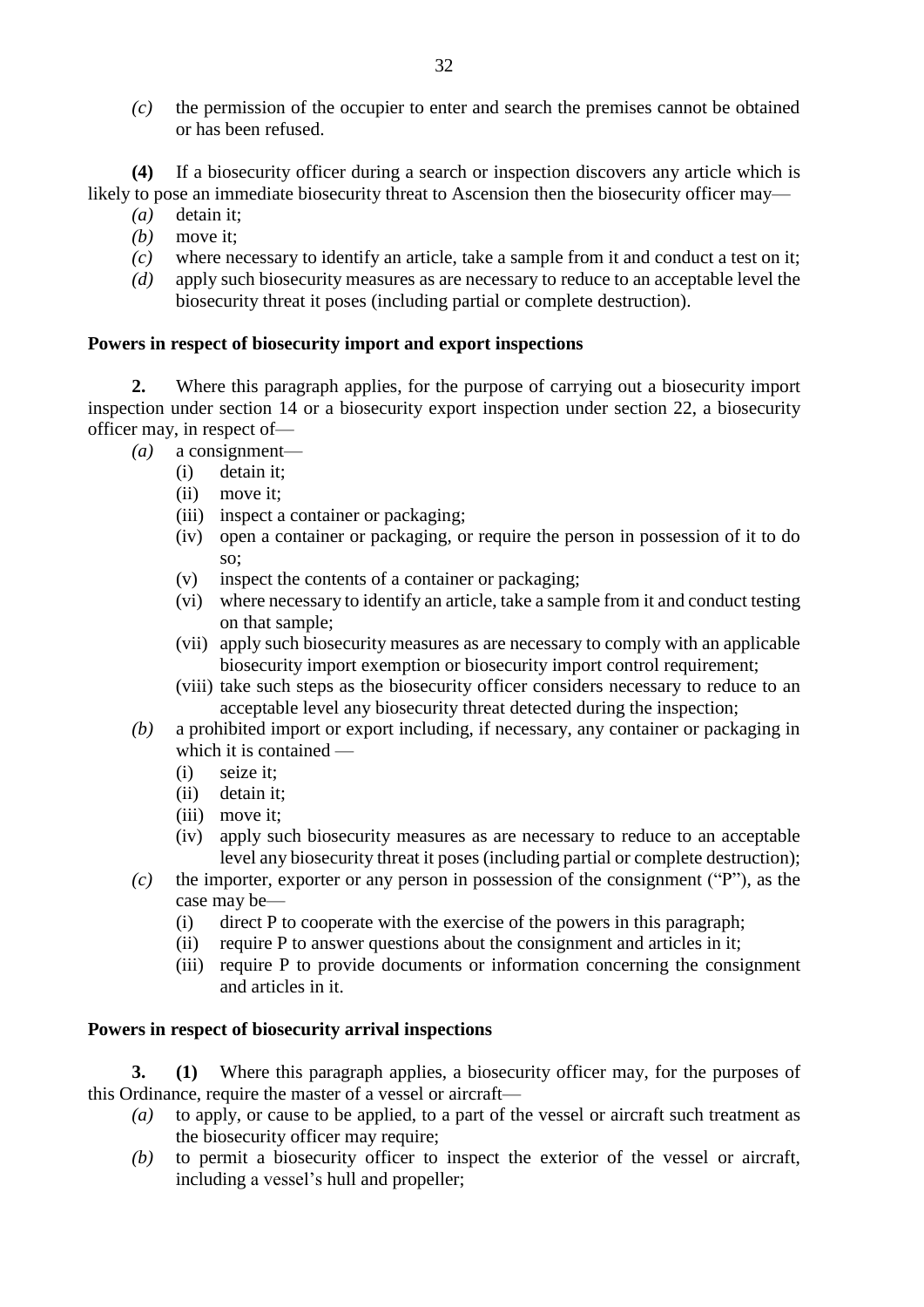- *(c)* to permit a biosecurity officer to board and search the vessel or aircraft, and to inspect or cause to be inspected any area of the vessel or aircraft;
- *(d)* to permit a biosecurity officer to access and, if necessary, take copies of records concerning the cargo, passengers, crew and baggage on board the vessel or aircraft including the log, cargo manifest, bills of lading, stores list, passenger list, crew list or other such document as the biosecurity officer may require for the purposes of this Ordinance;
- *(e)* to provide information to passengers and crew members concerning biosecurity in Ascension.

## **Powers in respect of passengers, crew and baggage**

**4. (1)** Where this paragraph applies, a biosecurity officer may, for the purposes of this Ordinance,—

- *(a)* in respect of a person ("P")—
	- (i) stop P;
	- (ii) detain P, but only for so long as is reasonably necessary in the circumstances and in any case for no longer than two hours;
	- (iii) require P to answer questions;
	- (iv) require P to provide such information and documents as the biosecurity officer may specify;
	- (v) search P;
	- (vi) require P to permit the officer to search P's baggage and to cooperate with that search by *inter alia* removing a lock or opening a catch;
	- (vii) require P to surrender items that a biosecurity officer reasonably suspects to be prohibited or controlled imports so that the officer can inspect them;
- *(b)* in respect of searches of a person—
	- (i) the biosecurity officer may not require a person to remove anything other than their outer clothing;
	- (ii) a person may only be searched by a biosecurity officer of the same sex;
- *(c)* in respect of baggage—
	- (i) inspect its exterior;
	- (ii) open it if the person to whom it belongs will not do so when asked;
	- (iii) break open a lock or catch if the person to whom it belongs refuses or otherwise fails to remove or open it when required to do so;
	- (iv) apply such biosecurity measures to it as may be necessary for the purposes of this Ordinance.

**(2)** If a biosecurity officer during a search discovers an article which is likely to pose an immediate biosecurity threat to Ascension, the biosecurity officer may—

- *(a)* seize it;
- *(b)* detain it;
- *(c)* move it;
- *(d)* where necessary to identify an article, take a sample from it and conduct a test on it;
- *(e)* apply the biosecurity measures necessary to reduce to an acceptable level any biosecurity threat it poses (including partial or complete destruction).

## **Authority to apply biosecurity measures to destructive effect**

**5.** Schedule 2 makes provisions concerning the circumstances in which a biosecurity officer must seek authority before applying a biosecurity measure to destructive effect.

\_\_\_\_\_\_\_\_\_\_\_\_\_\_\_\_\_\_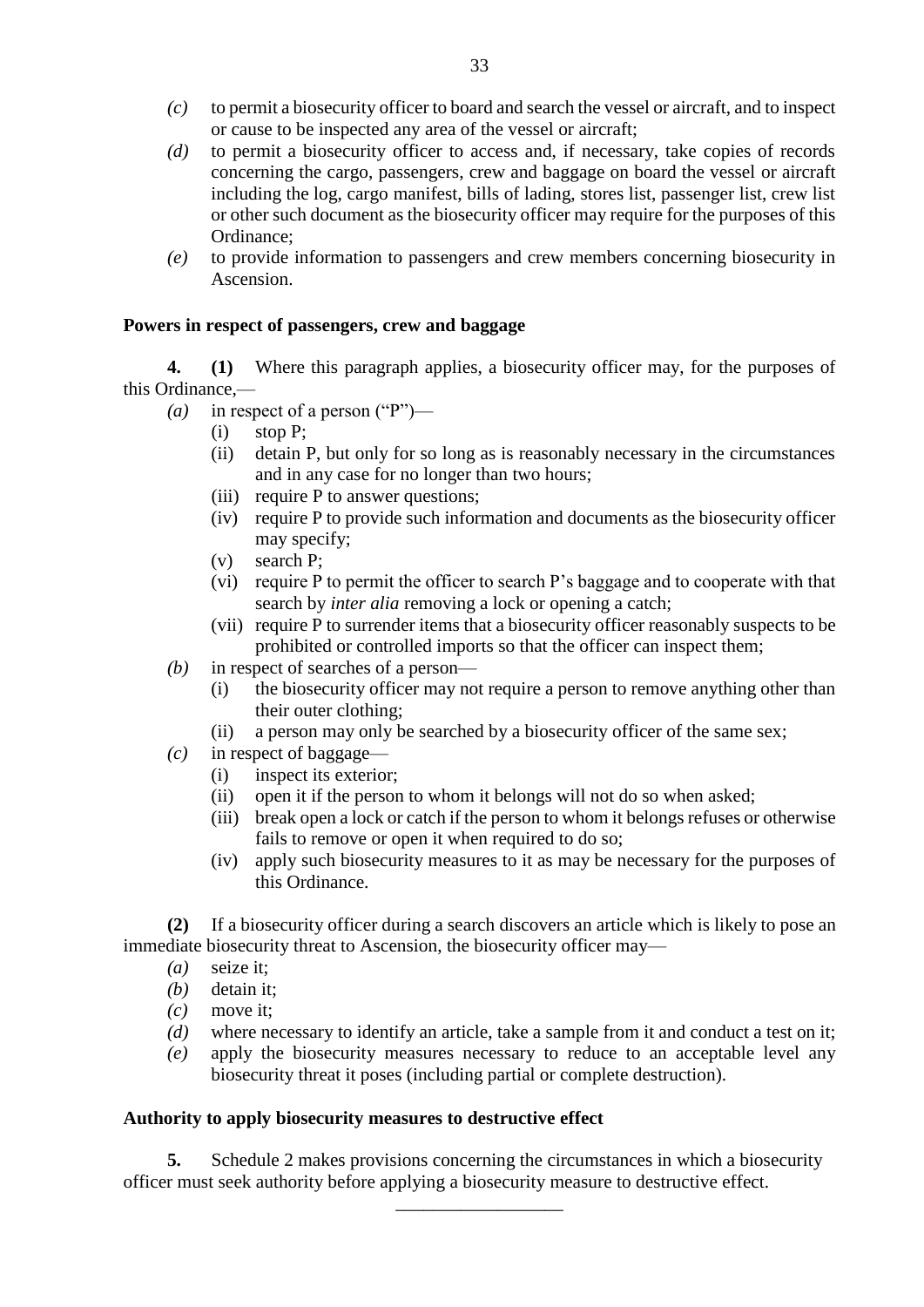## **SCHEDULE 2 LEVELS OF AUTHORITY FOR DESTRUCTIVE BIOSECURITY MEASURES**

The following table sets out the levels of authority required before a power in this Ordinance to destroy goods may be exercised in respect of goods identified in it.

| Goods             | <b>Number of</b><br>articles | Potential consequential damage<br>to imports                            | <b>Authorisation</b>                   |
|-------------------|------------------------------|-------------------------------------------------------------------------|----------------------------------------|
| <b>Vertebrate</b> | $1-10$                       | None/minimal                                                            | <b>Biosecurity</b><br>Chief<br>Officer |
|                   |                              | Destruction of imports                                                  | Administrator                          |
|                   | 10-100                       | None/minimal                                                            | Chief<br><b>Biosecurity</b><br>Officer |
|                   |                              | Destruction of imports                                                  | Administrator                          |
|                   | >100                         | None/minimal                                                            | Administrator                          |
|                   |                              | Destruction of imports                                                  | Administrator                          |
| Invertebrate      | Any                          | None/minimal                                                            | <b>Biosecurity Officer</b>             |
|                   |                              | Contamination of non-foodstuffs                                         | Chief<br><b>Biosecurity</b><br>Officer |
|                   |                              | Destruction<br>of<br>imports<br>$\alpha$<br>contamination of foodstuffs | Administrator                          |
| <b>Plant</b>      | Any                          | None/minimal                                                            | <b>Biosecurity Officer</b>             |
|                   |                              | Destruction of imports                                                  | Administrator                          |
| <b>Seeds</b>      | Any                          | None/minimal                                                            | <b>Biosecurity Officer</b>             |
|                   |                              | Destruction of imports                                                  | Administrator                          |
| Soil/hay          | Any                          | None/minimal                                                            | <b>Biosecurity Officer</b>             |
| straw             |                              | Destruction of imports                                                  | Administrator                          |

# **BIOSECURITY ORDINANCE, 2020**

**\_\_\_\_\_\_\_\_\_\_\_\_\_\_\_\_\_\_\_\_\_\_**

# **BIOSECURITY (PROHIBITED AND CONTROLLED IMPORTS) REGULATIONS, 2020**

(Sections 5(1)*(b)* and 59)

# **Citation**

**1.** These Regulations may be cited as the Biosecurity (Prohibited and Controlled Imports) Regulations, 2020.

## **Prohibited imports**

**2.** The articles specified in Schedule 1 are prohibited imports.

## **Controlled imports**

**3**. The articles specified in Schedule 2 are controlled imports.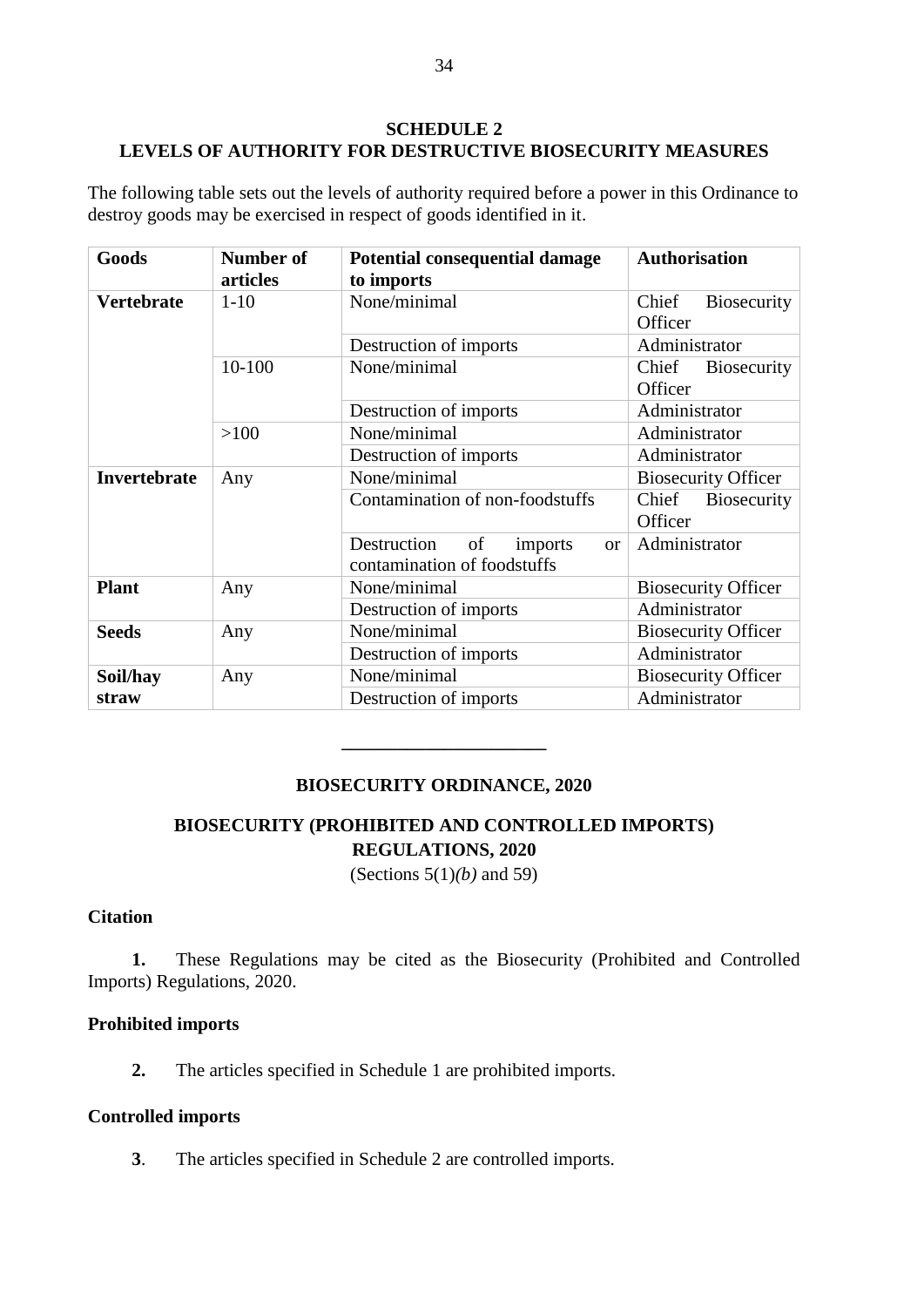## **SCHEDULE 1 PROHIBITED IMPORTS**

| Category                              | <b>Description</b>                                                                                                                                                                             |  |
|---------------------------------------|------------------------------------------------------------------------------------------------------------------------------------------------------------------------------------------------|--|
| <b>Animals and animal</b><br>products | All mammals of the families Simiadae, Cepidae and Lemuridae<br>(including the mammals commonly known as monkeys, apes,<br>gorillas, chimpanzees, baboons, orangutans, marmosets and lemurs)    |  |
|                                       | All birds of the order psittaciformes (including the birds commonly<br>known as parrots, parakeets, budgerigars, love birds, macaws,<br>cockatoos, cockatiels, conures, lorries and lorikeets) |  |
|                                       | Eggs and semen of any animal specified in this Schedule.                                                                                                                                       |  |

# **SCHEDULE 2 CONTROLLED IMPORTS**

| <b>Category</b>                                                     | <b>Description</b>                                                                                                                                                                                                                                                                 |  |  |
|---------------------------------------------------------------------|------------------------------------------------------------------------------------------------------------------------------------------------------------------------------------------------------------------------------------------------------------------------------------|--|--|
| <b>Animals and animal</b><br>products                               | All live animals the importation of which is not prohibited                                                                                                                                                                                                                        |  |  |
| Plants, plant<br>products and plant<br>material                     | Bare rooted stock, bud wood, bulbs, cuttings, flower cuttings, seeds,<br>tissue culture, whole plants in sterilised growing medium                                                                                                                                                 |  |  |
| <b>Fresh fruit and</b><br>vegetables                                | Fresh entire, peeled or diced fruit, vegetables, herbs and edible fungi                                                                                                                                                                                                            |  |  |
| <b>Composts and peat</b>                                            | Compost, earth, manure, mud, peat (including peat moss and<br>sphagnum peat moss), soil, soil conditioners (including<br>manufactured fertilisers, soil conditioners and potting mixes of plant<br>and terrestrial origin)                                                         |  |  |
| <b>Aggregate</b><br>(including rock,<br>stone, sand and<br>pebbles) | Clinker, gravel, pebbles, rock, sand (including coral rock and sand<br>of shell or coral origin), stone                                                                                                                                                                            |  |  |
| <b>Vehicles, machinery</b><br>and tyres                             | Motorised vehicles (including buses, cars, motor cycles, scooters,<br>quad bikes, trucks, utility vehicles, vans, motor homes, motorised<br>bicycles, boats, forklifts, forestry and agricultural and on-site<br>construction vehicles (eg tractors, harvesters, rotavators, etc)) |  |  |
|                                                                     |                                                                                                                                                                                                                                                                                    |  |  |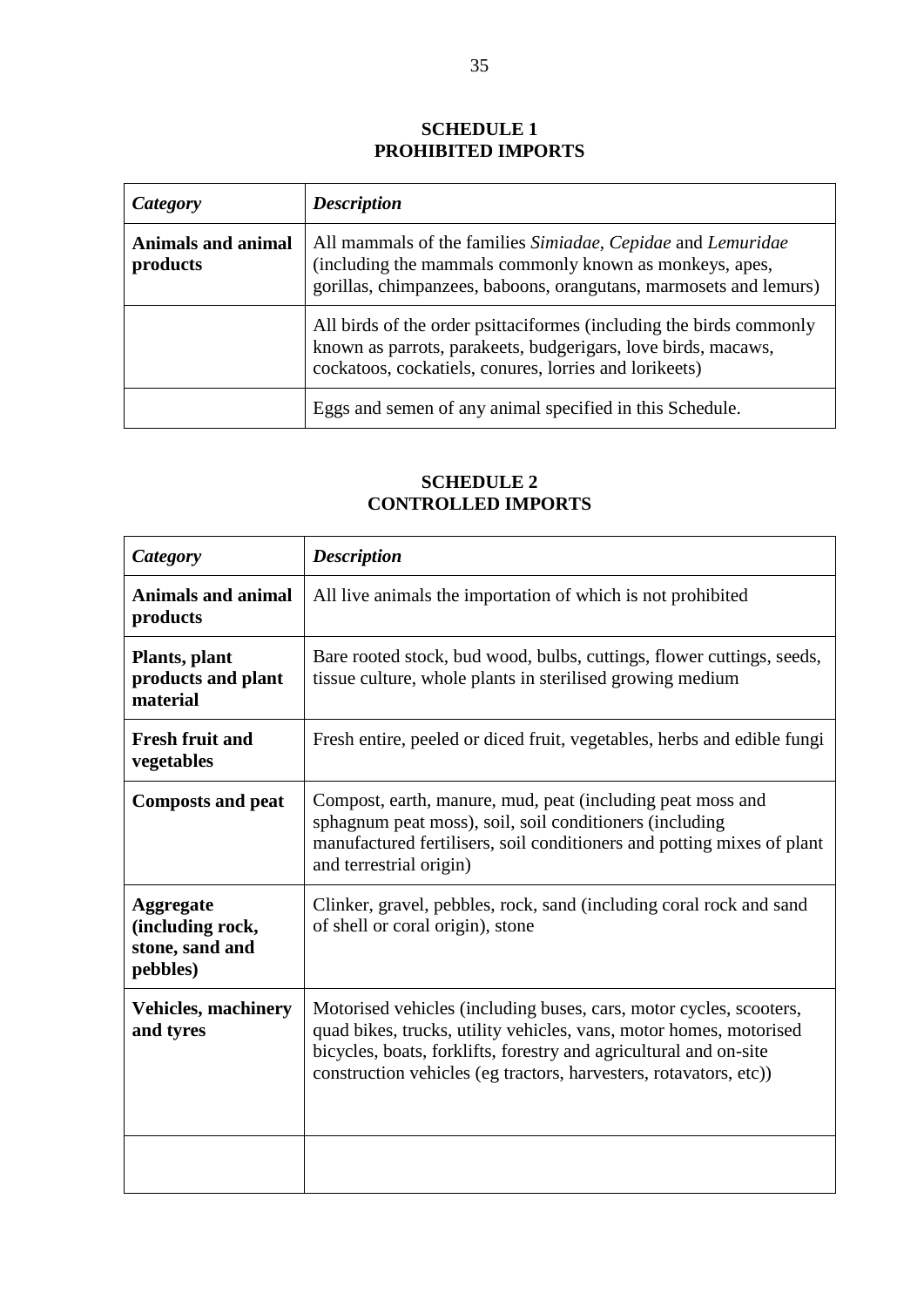| Category                                                           | <b>Description</b>                                                                                                                                                                                                                                                                                                                                                                                                                                                                                                                                                                                                                                                                                                                                                                                                                                                                          |  |  |
|--------------------------------------------------------------------|---------------------------------------------------------------------------------------------------------------------------------------------------------------------------------------------------------------------------------------------------------------------------------------------------------------------------------------------------------------------------------------------------------------------------------------------------------------------------------------------------------------------------------------------------------------------------------------------------------------------------------------------------------------------------------------------------------------------------------------------------------------------------------------------------------------------------------------------------------------------------------------------|--|--|
|                                                                    | Non-motorised and/or self-propelled vehicles (including trailers,<br>caravans, and vessels)                                                                                                                                                                                                                                                                                                                                                                                                                                                                                                                                                                                                                                                                                                                                                                                                 |  |  |
|                                                                    | Machinery (whether self-propelled, drawn, pushed or fixed in<br>position) including:<br>forestry, agricultural and horticultural equipment, such as<br>logging equipment, portable sawmills, balers, ploughs, tedders,<br>rollers, discers, pesticide sprayers and cranes;<br>construction, building, and production equipment, such as<br>$\bullet$<br>concrete mixers, elevators, escalators, generators, and road<br>construction and earth moving equipment such as JCBs,<br>excavators, bulldozers, etc;<br>components of vehicles/machinery, such as engines, chassis,<br>٠<br>suspension units and tyres;<br>research and diagnostic equipment, such as centrifuges,<br>biohazard cabinets, air processing and extraction equipment, and<br>fumehoods;<br>equipment used to house and/or process plants and plant products.<br>Tyres (including new, used or retreads, of all sizes) |  |  |
| <b>Timber</b>                                                      | Dowelling, fencing panels, railway sleepers (new and used), half<br>rounds, laminated beams (unless produced by heat or pressure<br>treatment), lumber, mouldings, piles, poles, rounds, sawn wood                                                                                                                                                                                                                                                                                                                                                                                                                                                                                                                                                                                                                                                                                          |  |  |
| Sawdust, wood<br>chips and wood<br>shavings                        | Bark (including all products made up primarily of the outer layers of<br>trees and woody shrubs (such as bark chippings), but not timber<br>products that retain a bark layer)                                                                                                                                                                                                                                                                                                                                                                                                                                                                                                                                                                                                                                                                                                              |  |  |
| Sawdust, wood<br>chips and wood<br>shavings<br>Shipping containers | Sawdust, wood chip and wood shavings (including wood that has<br>been sawn, chipped, shaved or peeled to form wood pieces that are<br>either no larger than 15 mm in length and 10 mm in cross-section, or<br>no greater than 3 mm in cross-section if longer than 15 mm)                                                                                                                                                                                                                                                                                                                                                                                                                                                                                                                                                                                                                   |  |  |
| and packaging<br>material                                          | Shipping containers (new or used) including air freight containers                                                                                                                                                                                                                                                                                                                                                                                                                                                                                                                                                                                                                                                                                                                                                                                                                          |  |  |
|                                                                    | Hay, straw, and wood-based packing material (including crates,<br>drums, dunnage, fillets, pallets, reels, and spacers)                                                                                                                                                                                                                                                                                                                                                                                                                                                                                                                                                                                                                                                                                                                                                                     |  |  |
|                                                                    |                                                                                                                                                                                                                                                                                                                                                                                                                                                                                                                                                                                                                                                                                                                                                                                                                                                                                             |  |  |

**\_\_\_\_\_\_\_\_\_\_\_\_\_\_\_\_\_**